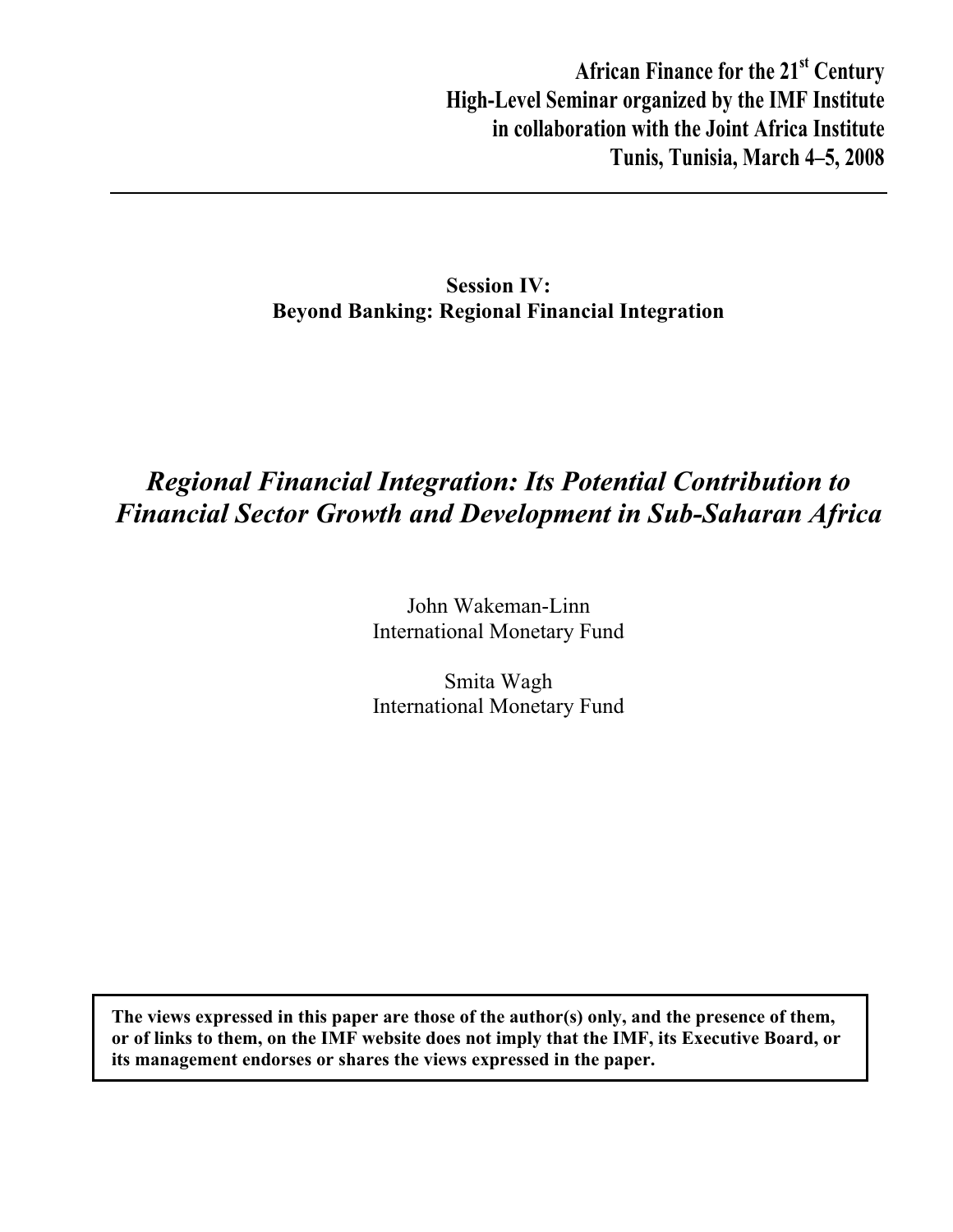## **Regional Financial Integration: Its Potential Contribution to Financial Sector Growth and Development in sub-Saharan Africa**

## **John Wakeman-Linn and Smita Wagh1 International Monetary Fund**

## **I. Introduction**

The growth-critical, poverty–reducing role of well-developed domestic financial markets can hardly be overstated.<sup>2</sup> Unfortunately, except for a few middle-income countries, the financial sectors in most African countries lag on most indicators of development, even when compared to low-income countries in other parts of the world (Gulde et al, 2006).

Regional financial integration could potentially address several of the issues associated with the small, fragmented financial markets in Africa. Consolidated financial markets can yield many benefits: bring together scarce savings, viable investment projects and financial infrastructure; boost the numbers and types of financial institutions and instruments; increase competition and innovation; reduce inefficiencies in lending; expand opportunities for risk diversification; help improve regulatory and supervisory bodies; insulate central banks from domestic fiscal excesses; harmonize regional laws and institutions; and create additional opportunities for learning by doing.

However, the long, uneven history of attempts to integrate markets in sub-Saharan Africa (SSA) casts doubt on the potential gains from regional integration, while the current configuration of multiple and overlapping regional arrangements in Africa may well be a significant hindrance to the realization of these gains.<sup>3</sup> Despite a proliferation of regional policy initiatives and institutions, actual market integration has been constrained by several factors: limited intra-regional trade, lack of political will in some quarters, underdeveloped economic and financial infrastructure, and limited regulatory and supervisory capacities. Moreover, regional integration may not solve all the problems that plague African financial markets. For example, it does not directly address low savings and productivity, market inefficiencies, barriers to access, or scarcity of assets that can serve as collateral.

<sup>&</sup>lt;sup>1</sup> The authors thank, without implicating, Robert J. Corker and colleagues in the IMF's Money and Capital Markets Department for their comments.

 $2^{2}$  For a detailed exposition on the growth-critical role of financial markets in the mobilization of savings, channeling investible resources, information dissemination, diversification and risk management, lowering transaction costs, etc. please refer to Levine (1997, 2004). Financial development also aids in poverty-reduction by alleviating credit constraints on low-income households and insuring against shocks (Galor and Zeira, 1993)

 $3$  For a list of the regional groupings and their membership please see Appendix Chart 1.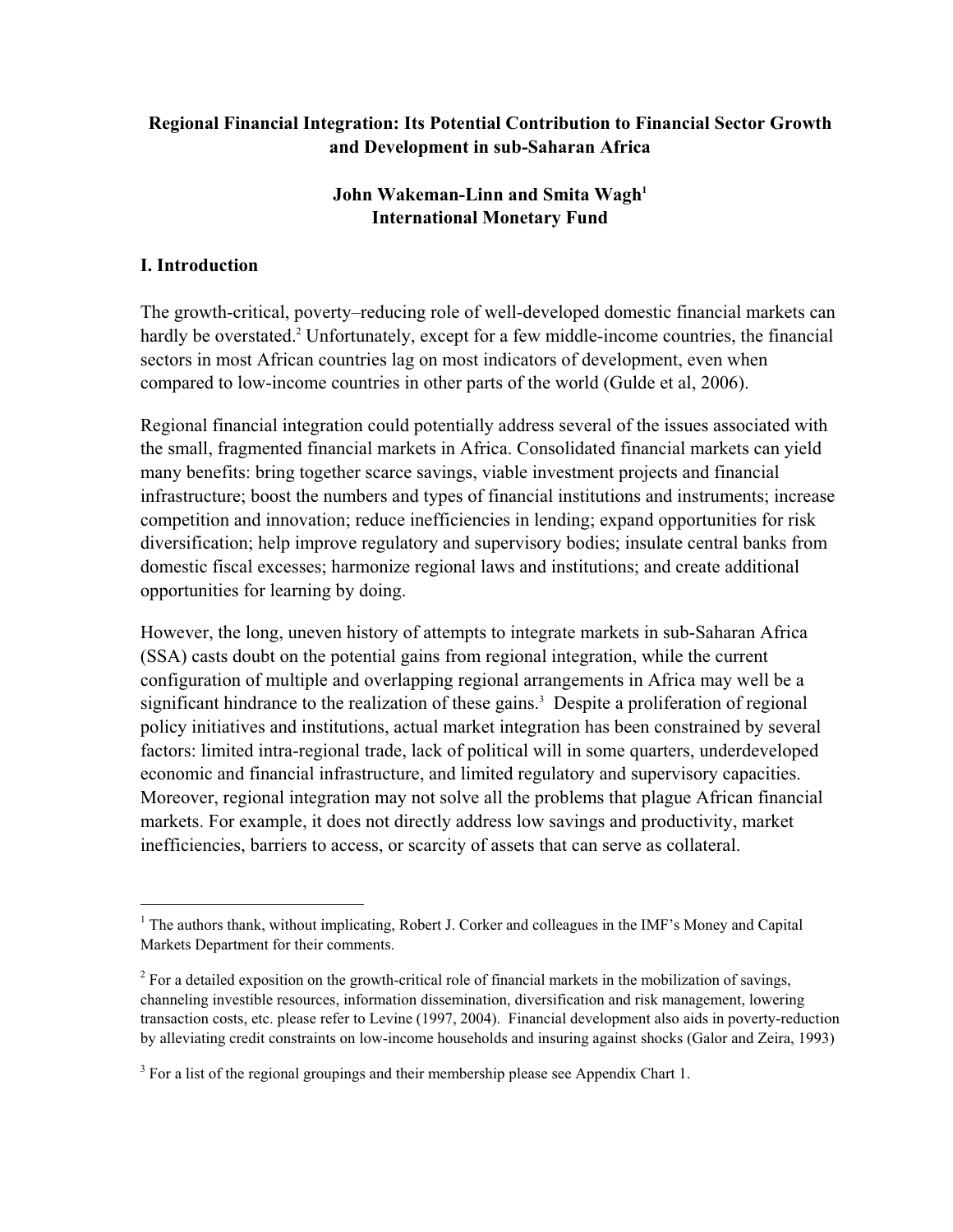This paper examines how regional financial integration can help address some of the obstacles that have caused financial sector development in Africa to trail behind that in most developing countries. The purpose is to assess the potential role for regional financial integration in Africa, in light of theory and past experience, both in SSA and elsewhere. To do so, we analyze in detail how regional financial integration could in theory address these problems (Section II); what role regional integration has actually played thus far in African financial sector development (Section III); and what lessons can be learned from instances of regional financial integration in other parts of the world (Section IV).

Our analysis indicates that financial integration can contribute significantly to strengthening and developing SSA's financial markets, provided (1) policymakers are firmly committed to integration, including to allowing regulators to be independent of national government interference, and (2) there is an equally firm commitment to broader economic integration and building on existing networks, reinforced by a financial commitment to building the necessary infrastructure. However, even if these factors are present, financial integration will not solve one major problem — access to financial services for economically and geographically excluded people — and may even make it worse. So, at the same time as pursuing regional financial integration, policy makers should be addressing domestic financial development aggressively through separate channels.

## **II. How Could Regional Financial Integration Address Africa's Financial Sector Challenges?**

#### **Regional financial integration in theory**

Regional financial integration refers to a process, market driven and/or institutionalized, that broadens and deepens financial links within a region. At the very least, this process involves eliminating barriers to cross-border investments and differential treatment of foreign investors. Further deepening of financial links can take the form of harmonizing national policies, laws, and institutions. Over time, cohesion of regulatory frameworks, operational structures, and information systems, and convergence of prices and risk assessments mean that national financial markets within the region effectively function as one. Taking this concept further, a group of countries may set up a regional bond or stock market, distinct from and potentially coexisting with national markets, with the specific intent of pooling resources, risks, and returns. Whatever form they take, functioning regional financial markets have a certain minimum set of prerequisites (Addo, 2007): currency convertibility and payment systems to reduce settlement delays; information and communication infrastructure; and the removal of legal and regulatory barriers.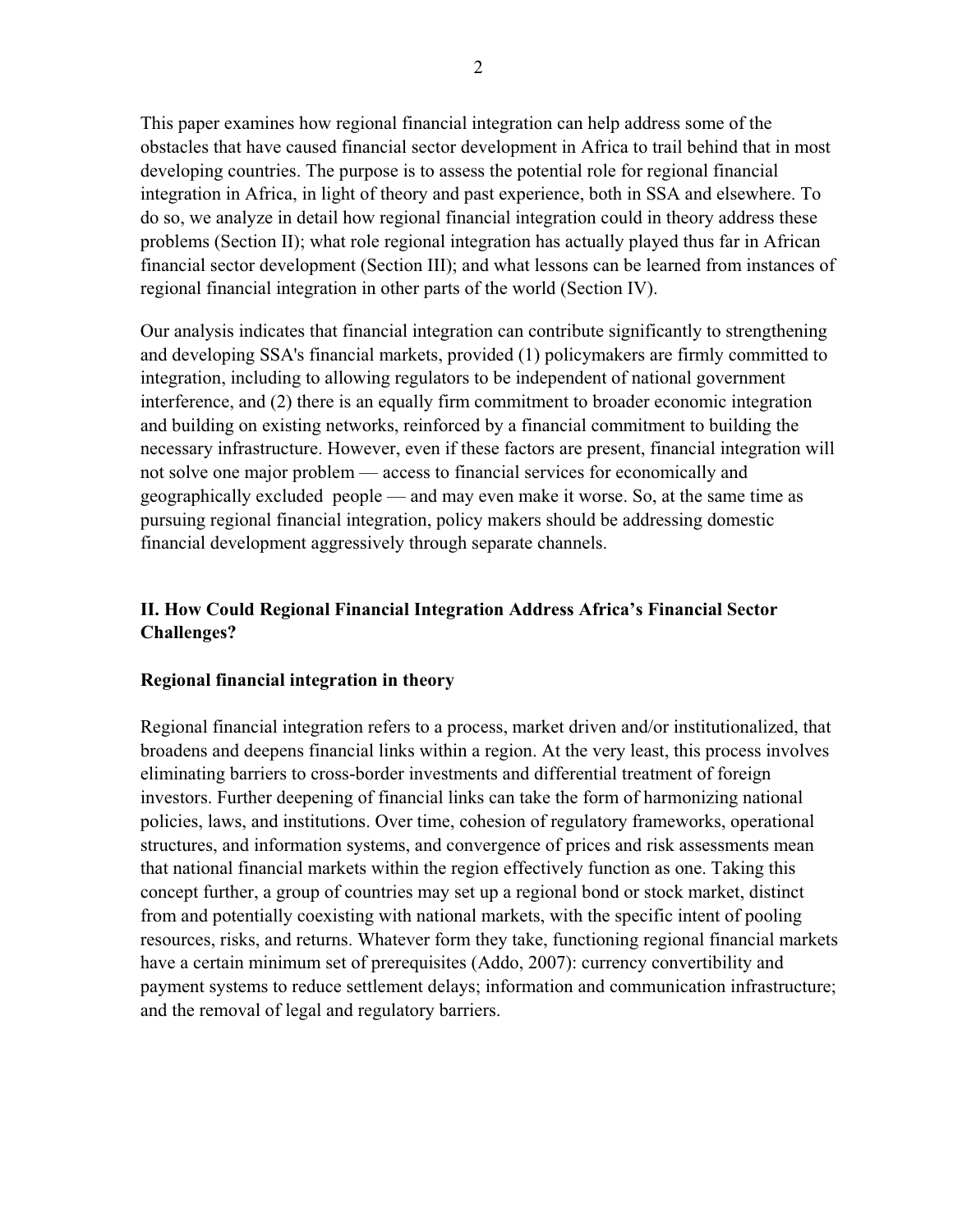Regional financial integration can help small financial markets take advantage of the "systemic scale economies" that accrue to larger systems.<sup>4</sup> Regionalism can offer significant opportunities for allocating capital to its most productive use, propel financial development within the region, and bring additional benefits on the institutional side (Garcia-Herrero and Wooldridge, 2007).

- Regional markets expand the scale of and opportunities for financial intermediation. Pooling national savings can facilitate the financing of large, lumpy investment projects, where funding for such projects might be scarce or unavailable at the national level.
- Larger markets can make it more cost effective to improve aspects of the financial infrastructure, such as payments systems, regulation and supervisory regimes, all of which have high initial fixed costs.
- Regionalization can introduce efficiencies in financial markets. By raising the number and diversifying the types of financial institutions that operate in a particular local market, integration fosters competition and lowers the prices of financial products and services.
- Small financial systems are more likely to be incomplete. Smaller markets are typically skewed in terms of the available institutions (banks rather than non-bank institutions) and instruments (debt rather than equity). Information markets are also likely to be incomplete as high-cost credit rating services are usually absent.
- Regional markets are better able to cope with risk. They allow for greater diversification of assets and markets for individual investors. And they allow individual financial systems to tap into a collective pool of reserves in the event of an idiosyncratic shock or speculative attack.
- Regional reporting requirements can compel greater accountability and transparency on the part of national monetary authorities. Regional institutions can also inure central banks against pressures from national fiscal authorities.
- Finally, regional financial integration can lead to a harmonization of business practices, laws and institutions, closer to those prevailing in the most developed member state.

<sup>&</sup>lt;sup>4</sup> The following discussion on "systemic scale economies" draws on Bossone, Honohan and Long (2001), and Bossone and Lee (2004).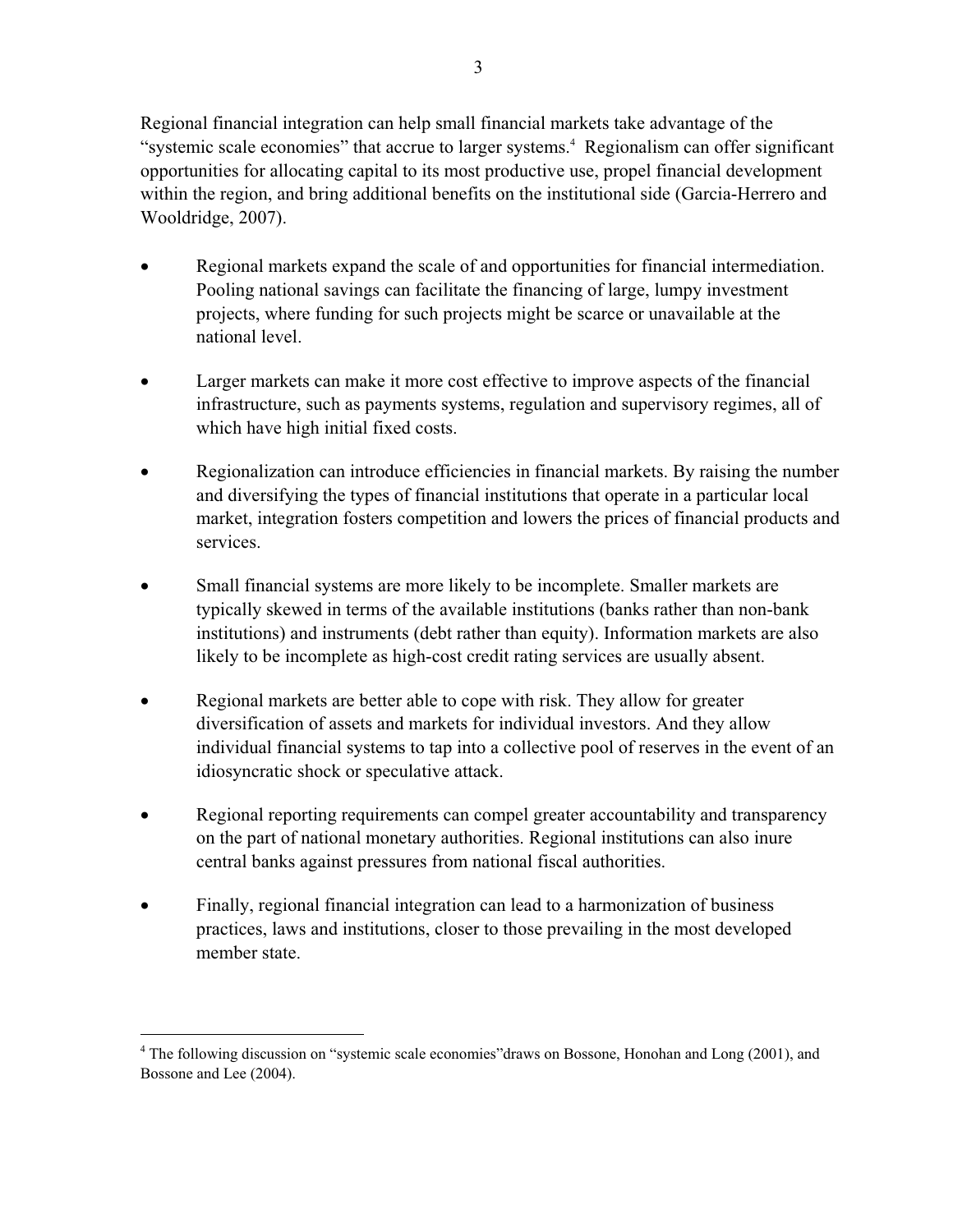The process of regional integration does not necessarily preclude integrating globally, via an overall capital account liberalization. But the two are quite different. Low-income countries lacking in sound policies and strong institutions might be especially vulnerable to macroeconomic volatility from exposure to global financial markets (Demirguc-Kunt and Detragiache, 1999; Alfaro et al, 2005). Regional rather than global, liberalization of trade in financial services may be a more advisable first step for these countries and put less of a strain on the regulatory authorities.

But regional financial integration also raises the likelihood of cross-border spillovers of financial distress and contagion risks.<sup>5</sup> Where financial systems are small and underdeveloped, a few large financial institutions with complex balance sheet linkages and exposures across markets, beyond the monitoring ability of the local monetary authorities, may make it difficult for the supervisory and regulatory authorities to do their job effectively, with concomitant risks.

Moreover, there are limits to the benefits that can accrue from regional financial integration, depending on the commonalities and dissimilarities of member profiles. When the members of a regional sub-grouping have very similar structures and challenges, regionalization may pool rather than solve national problems. For instance, where all member financial systems are characterized by excess liquidity and high interest rate spreads, that might indicate a region-wide paucity of viable investment projects and long-standing structural problems. Regionalization, without national efforts to address the core problems, will not be effective here. The gains from harmonizing of practices and laws might also be limited in a regional grouping with similar low initial conditions. And even after some form of regional integration, several small country groupings may still not reach the threshold needed to benefit from scale economies (Honohan and Beck, 2007). Thus, some combination of regional and multilateral liberalization may be what works best for low-income countries (Jansen and Vennes, 2006).

In addition, while advanced members can serve as effective benchmarks for other members, a regional grouping with asymmetric partners raises the risk that financial resources will flow primarily towards the member country with the most viable investment options, stunting the development of credit markets in smaller countries — though the smaller markets may still benefit from improved payments and regulatory regimes, and possibly from improved financial services for savers. On the other hand, banks that might have sought increased market share by expanding to unserved customers and areas may instead seek to compete for the business of already-served customers in the regional markets now open to them.

 $<sup>5</sup>$  For details on fundamental cross-border effects and contagion see Faruquee (2007).</sup>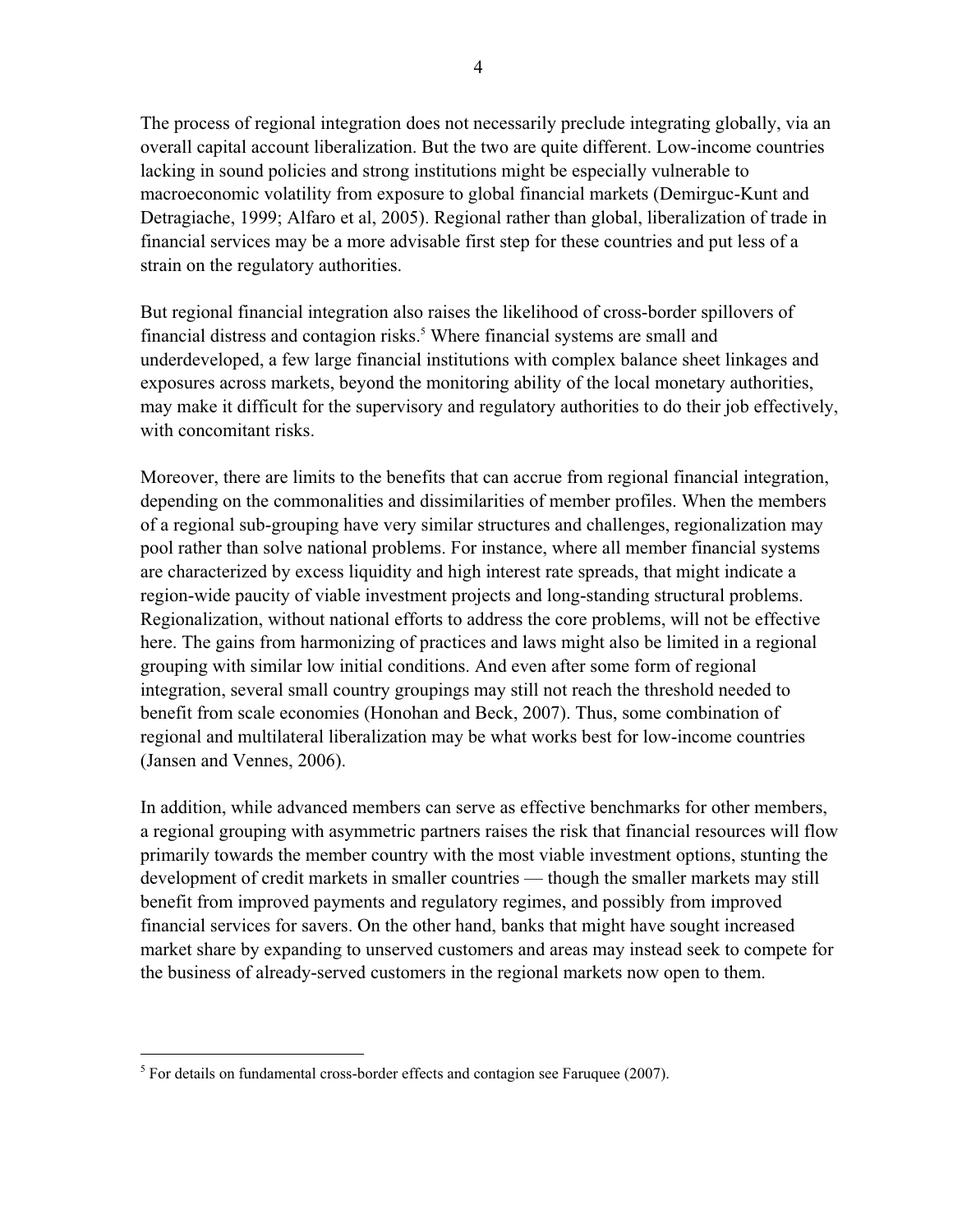#### **The status of financial markets in Africa**

There is a great deal of disparity in the development of financial markets among the countries in sub-Saharan Africa. At one extreme, some countries are in the process of setting up rudimentary payments systems and other support infrastructure in the aftermath of a period of political and economic disruption. And at the other extreme are those grappling with policies to promote offshore banking and effective integration into global capital markets.

In general, however, the region has shallow, underdeveloped financial markets (Figure 1). Their development has been hampered by a multitude of factors. Common problems include poverty, political and economic uncertainty, fiscal dominance, lack of effective collateral and information systems, weak judicial institutions, limited investment opportunities in the private sector, exposure to significant external shocks, technological constraints, and the shortage of skilled personnel with expertise in banking and finance. Theory would tell us that many, but not all, of these problems could be eased through regional financial integration.

Most financial sectors in SSA can be characterized as small, regardless of how "small" is defined: in terms of the number of financial institutions and their market capitalization; the range of financial institutions, products and services; the availability of investment opportunities; the proportion of the population with access to formal financial services; the size of the support infrastructure; or the resources of the regulatory authorities. Small market size means that most African financial systems cannot take advantage of many of the "systemic scale economies" already discussed. For instance, Table 1 indicates how small stock markets in sub-Saharan Africa are, even relative to low-income countries as a group.

| Table 1. Sub-Sanaran Alfica. Stock Market Development mulcators |           |                     |                |  |  |  |  |  |  |
|-----------------------------------------------------------------|-----------|---------------------|----------------|--|--|--|--|--|--|
|                                                                 | Number of |                     |                |  |  |  |  |  |  |
|                                                                 | Listed    | Market              | Stocks traded. |  |  |  |  |  |  |
|                                                                 | Companies | Capitalization      | turnover ratio |  |  |  |  |  |  |
|                                                                 | (total)   | (percent of $GDP$ ) | (percent)      |  |  |  |  |  |  |
| Botswana                                                        | 18        | 38.2                | 2.4            |  |  |  |  |  |  |
| Cote d'Ivoire                                                   | 40        | 23.8                | 3.7            |  |  |  |  |  |  |
| Ghana                                                           | 32        | 13.4                | 3.4            |  |  |  |  |  |  |
| Kenya                                                           | 51        | 53.7                | 15.8           |  |  |  |  |  |  |
| Mauritius                                                       | 41        | 55.8                | 6.0            |  |  |  |  |  |  |
| Namibia                                                         | 9         | 8.5                 | 4.6            |  |  |  |  |  |  |
| Nigeria                                                         | 202       | 28.6                | 13.8           |  |  |  |  |  |  |
| South Africa                                                    | 401       | 280.4               | 49.5           |  |  |  |  |  |  |
| Swaziland                                                       | 6         | 7.5                 | 0.0            |  |  |  |  |  |  |
| Tanzania                                                        | 6         | 4.7                 | 2.3            |  |  |  |  |  |  |
| Uganda                                                          | 5         | 1.2                 | 3.1            |  |  |  |  |  |  |
| Zambia                                                          | 12        | 13.6                | 2.0            |  |  |  |  |  |  |
| Zimbabwe                                                        | 80        |                     | 7.9            |  |  |  |  |  |  |
| Low-income countries                                            | 6122      | 74.5                | 97.6           |  |  |  |  |  |  |

Table 1. Sub-Saharan Africa: Stock Market Development Indicators

Source: World Development Indicators, 2007.

Note: Data are for the most recently available year, 2005 or 2006. Low-income countries are as defined by the World Bank.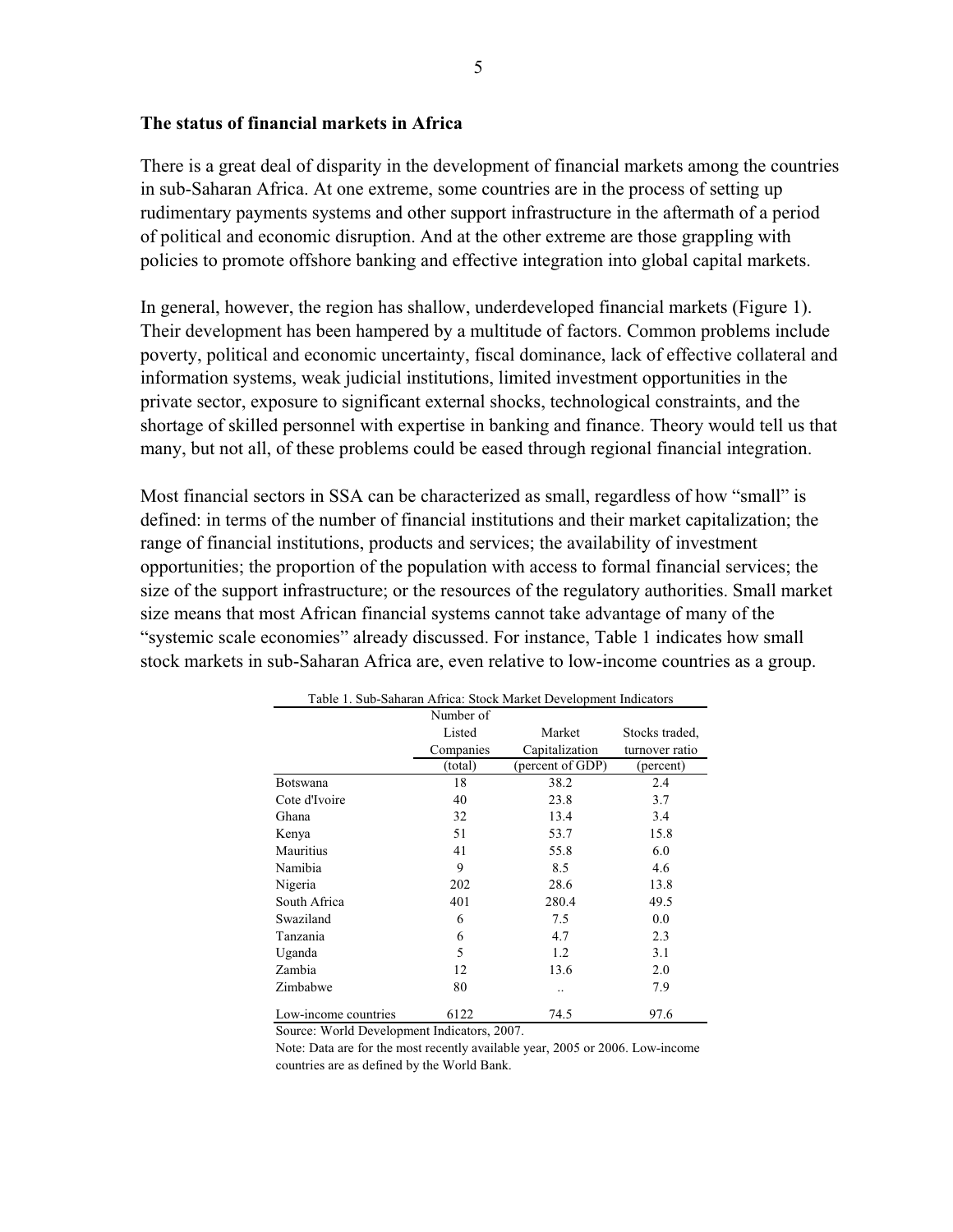#### **Figure 1. Sub-Saharan Africa: Financial Indicators, 2006**





Source: IMF, African Department Database, 2007.

The banking sector dominates the financial systems in most African countries. Most banks are fairly sound but not particularly efficient, with high overhead costs. Most banking systems are characterized by excess liquidity and high real lending rates and interest rate spreads (Figure 2). Nonbank financial institutions and capital markets have a limited presence in only a few countries. Financial institutions in general are held back by poor governance and a non-transparent operating environment.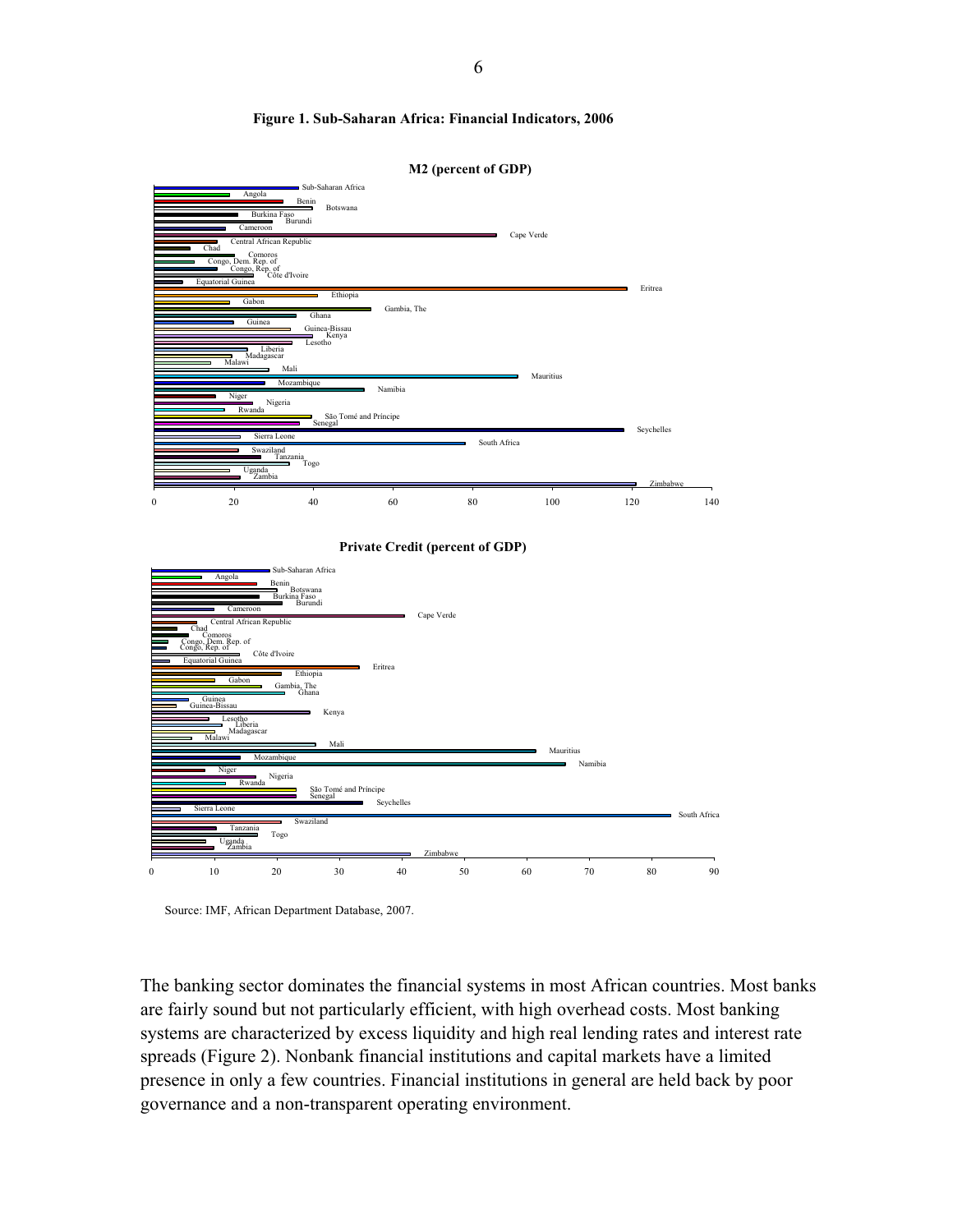Figure 2. Interest Rates, 2006



Source: International Financial Statistics Database, 2007; BCEAO

Note: Interest spreads are calculated as the difference between the lending and deposit rates for 2006, where data are available. For CEMAC countries the data are the interest rates set by the central bank, the effective rates may vary by country depending on charges, fees, and type of clients. For WAEMU the lending rates are the prime lending rates in July 2007.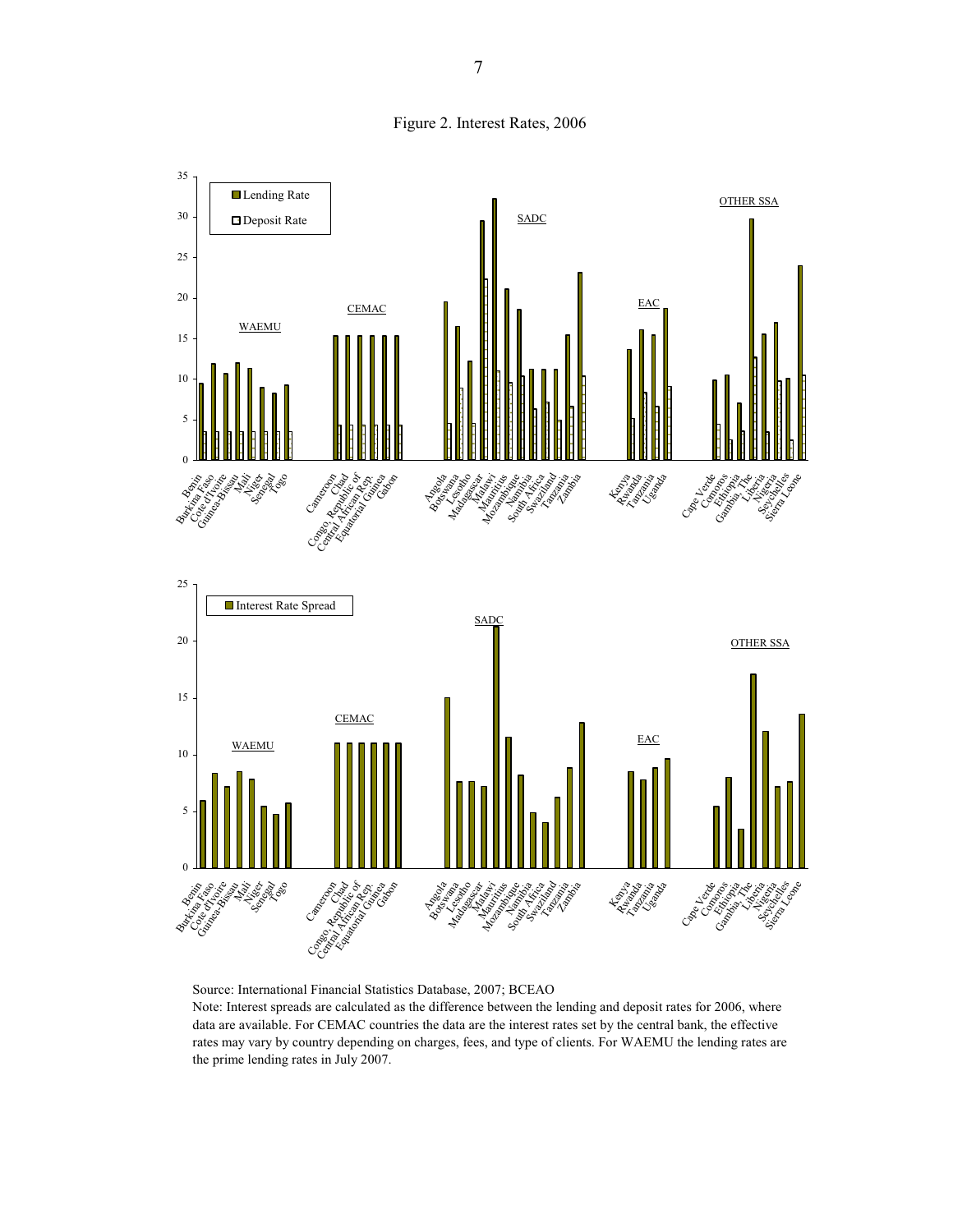The public sector has long had a strong presence in African financial markets, both as owner and borrower. Although this role has been declining in recent years, the scarcity of private sector investment opportunities and the limited autonomy of monetary authorities mean that government securities still feature prominently in the portfolios of most financial institutions.

#### **The theory applied to Sub-Saharan Africa**

Given the small, fragmented structure of African financial markets, the most obvious advantage of regional integration is that it increases market size. Small financial systems that come together stand to exploit economies of scale in such areas as banking supervision, information sharing systems and other market infrastructure with high fixed costs. Pooling resources to finance large investment projects at the regional level can also be useful where financial markets are shallow. In fact, as the proliferation of cross-border banks in Africa indicates, given the advantages of wider markets, financial institutions find ways to operate with multiple sets of rules even without formal attempts at standardization (World Bank, 2007). But they would be more efficient and effective if national regulatory and other differences were removed.

Regionalization would promote this institutional cohesion — the upgrading and harmonization of local practices. Financial laws and frameworks in the relatively advanced financial markets in Africa could serve as benchmarks for other members in their regional groupings.<sup>6</sup> And the adjustment and regulatory burden of this harmonization process might be lower than that of integrating into advanced global financial centers.

Regional institutions can also serve both to attract international capital flows and act as the first line of defense against sudden reversals of such flows. African countries are only now beginning to feel the impact of the steady expansion of cross-border private capital flows that has taken place over the last decade or so. While the number of SSA countries rated by international credit rating agencies has grown in recent years, the median rating, excluding South Africa, is B — well below investment grade (IMF, 2007, Box 2.3). The pooling of reserves increases the likelihood that national financial systems will be able to withstand shocks. Thus, a group of countries could inspire more confidence in international capital markets than an individual country.

Regional integration can function as an external agency of restraint and enhance the credibility of the monetary authorities where the government has a long history of bank financing of the fiscal deficit. Supranational monetary authorities are more likely to be immune to pressures from national authorities to finance fiscal deficits. In addition,

<sup>&</sup>lt;sup>6</sup> In the absence of viable domestic investment opportunities, less developed members in asymmetric regional groupings do run the risk of losing their scarce savings to the more advanced members. But this risk is lower at the regional rather than the global level.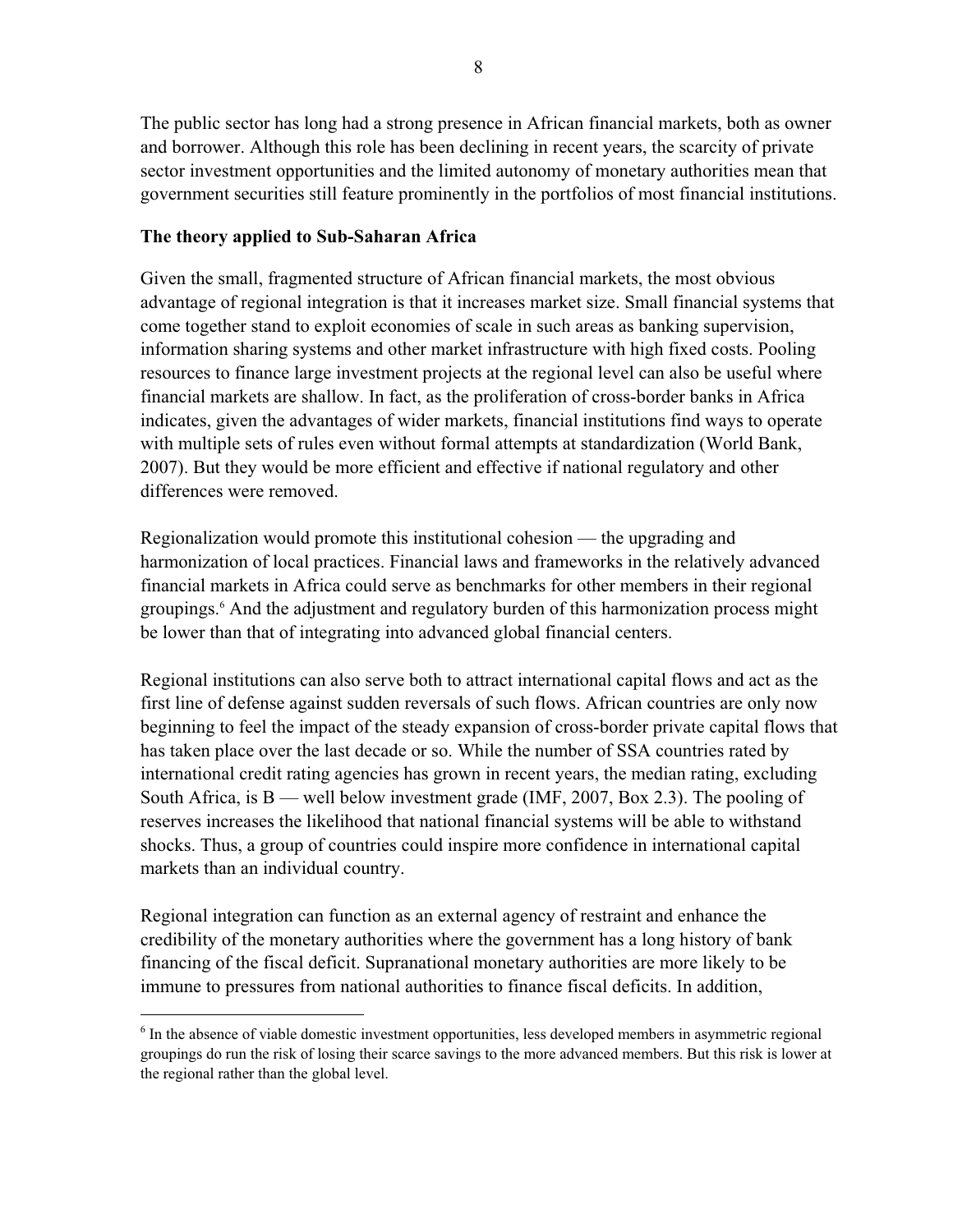supranational supervisory authorities can more easily resist national political interference in supervisory matters. This is one way to ensure that the recent downsizing of the role of the government in the region is not reversed.

However, regional integration may have limited success in addressing one of the main financial sector issues in SSA— access to formal financial services and products (Figure 3). Fewer than 20 percent of African adults have an account with a formal or semiformal financial institution (Honohan and Beck, 2007). Even though microfinance institutions do serve some of the financial needs of low-income households and small and medium enterprises, what might be more effective are domestic financial sector strategies with innovative savings and credit products and effective methods of reaching all segments of the population (for instance, via mobile phone banking). Regional integration, by replicating existing lending patterns on a larger scale, may in fact worsen the problem of financial exclusion,



#### **III. Actual African Experience with Regional Financial Integration**

Africa has a long, albeit uneven, history of attempts at regional cooperation. Established in 1910, and subsequently updated and relaunched in 1969, the Southern African Customs Union (SACU) between South Africa, Botswana, Lesotho, Namibia, and Swaziland, is the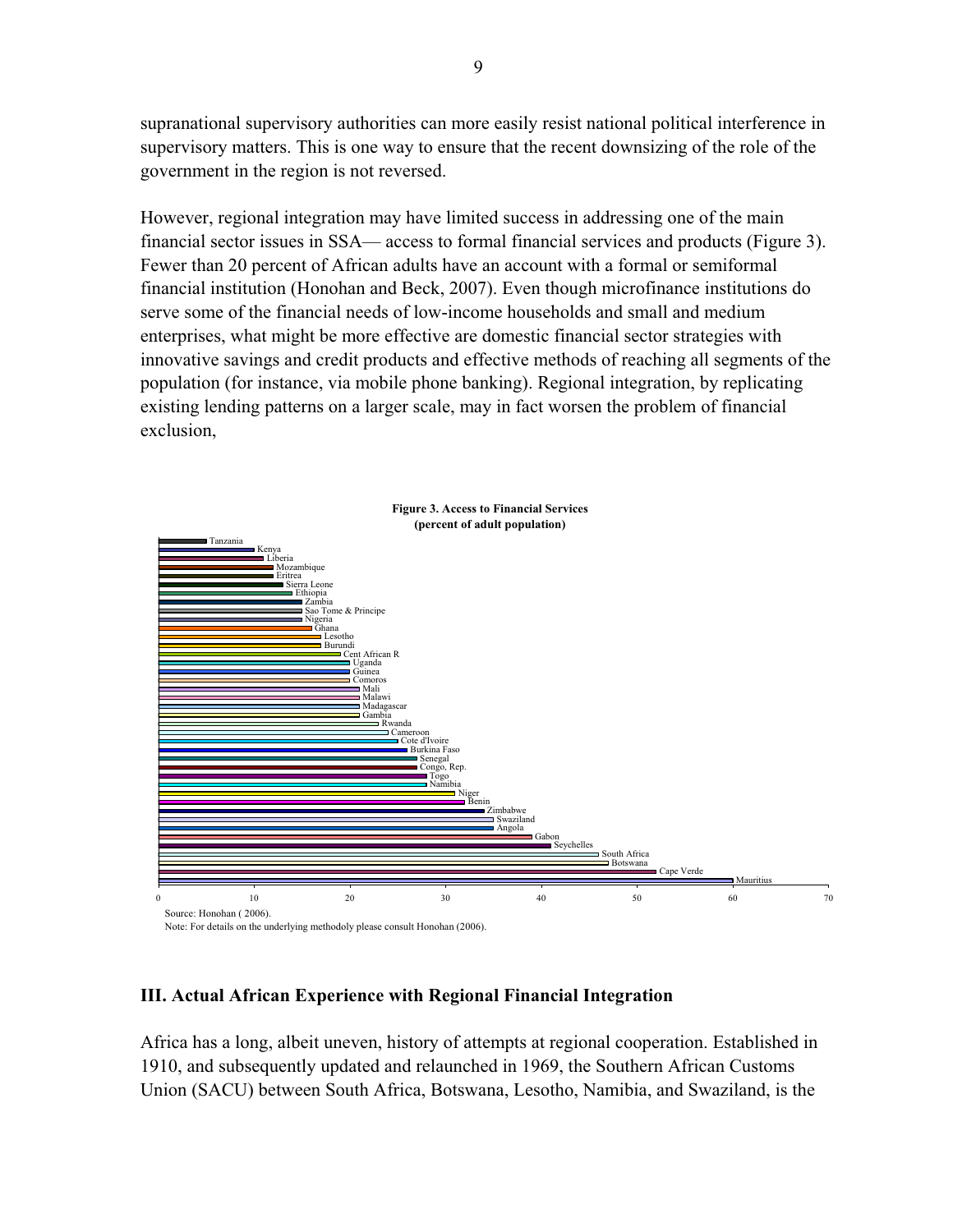oldest customs union in the world. Monetary cooperation along historical colonial lines is more common among African countries than in other parts of the developing world. The CFA zone countries constitute one such long-standing monetary union.

Recent years have seen a renewed interest in new forms of regional cooperation and the revitalization of those already in existence. Part of the inspiration has come from the recent successes of the larger markets in the developing world, China and India. Political will, advances in information and communication technology, and a desire to consolidate markets, are all driving the discussion on how regional integration can address some of the problems that hinder financial sector development in Africa.

In what follows we look at a select sample of regional arrangements, those where the trend is toward financial market integration. We seek, in light of the previous theoretical discussion, to assess both what they have done to enhance regional financial integration, and the impact of those measures.

#### *CFA Franc Zone*

The CFA franc zone has survived decolonization, a significant devaluation, and a transformation of its peg currency. The two regions that comprise the CFA franc zone, the West African Economic and Monetary Union (WAEMU), and the Central African Economic and Monetary Community (CEMAC,) each have its own regional central bank and distinct versions of the CFA franc. While these regions represent two of the more advanced examples of institutionalized financial cooperation (WAEMU more so than CEMAC) they do not have well-integrated financial markets (Masson and Pattillo, 2005). For instance, while it is true that banks need to obtain only a single permit (*agrément unique*) to operate within WAEMU or CEMAC, they are additionally required to get permission from national finance ministries before they can operate in individual member countries. Hence, banks typically stay within national borders and the region does not have an effective interbank market.

Both regions have shown some progress in harmonizing of structural policies via a common business law. But the most important area of cooperation thus far has been regional surveillance. Recognizing that the 1994 devaluation was precipitated in some part by the fiscal excesses of some member states, the two regions have since adopted fairly conservative macroeconomic convergence criteria.

#### *WAEMU*

Fostered by regional institutional arrangements and the abolition of all capital controls, integration of financial markets in WAEMU is further along than in other parts of Africa,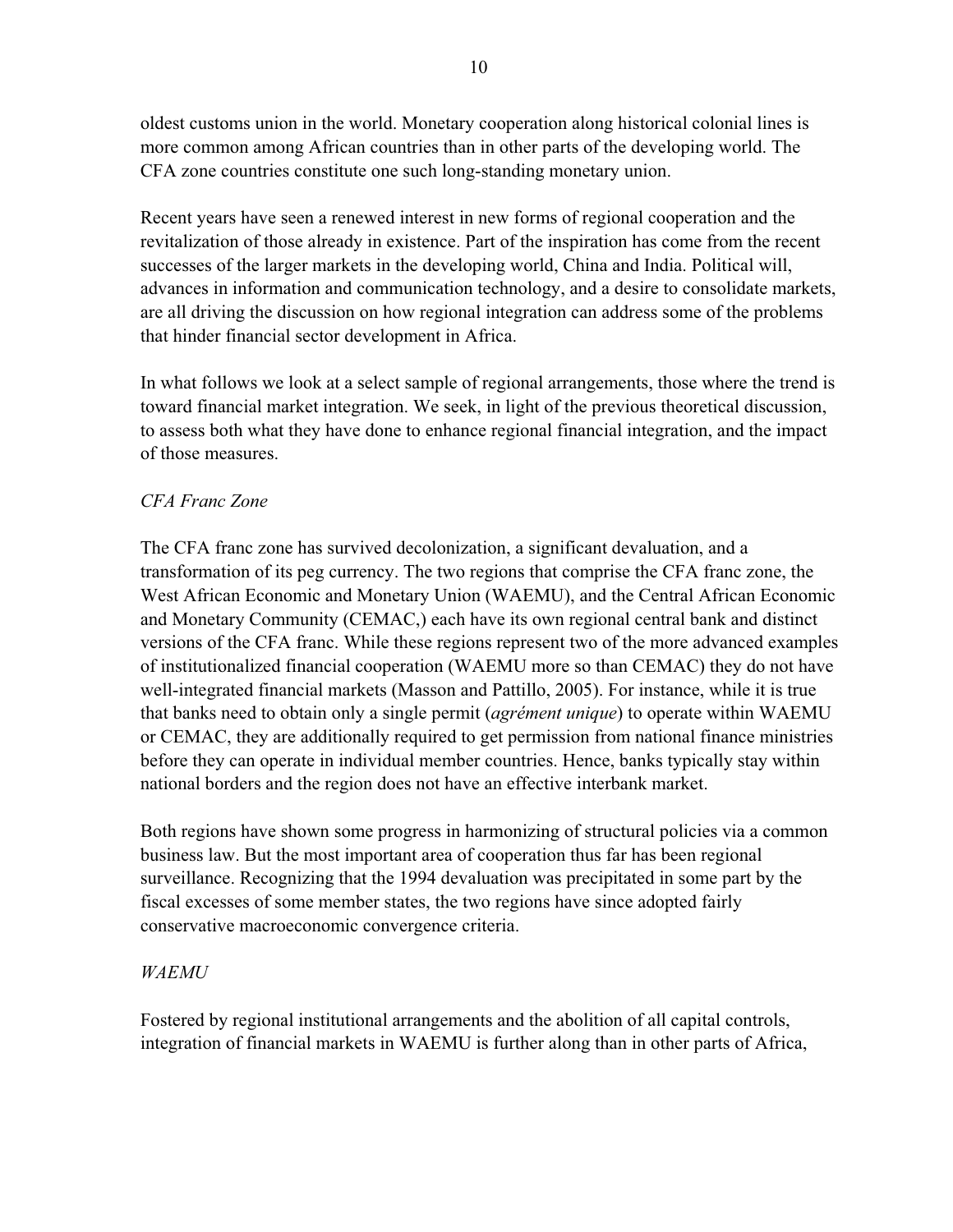especially when it comes to harmonization of rules.<sup>7</sup> A single banking commission was created in 1990 to reinforce regional banking supervision (*Commission Bancaire de l'UMOA*). However, despite the presence of the commission and the BCEAO (*Banque Centrale des Etats de l'Afrique de l'Ouest)*, the regional central bank, some national banking systems are still fragile and the interbank market is underdeveloped. Given the gaps in risk assessment and the lack of collateral, activity in the regional interbank market is largely restricted to in-group subsidiaries. Excess liquidity in some banking systems continues to coexist with liquidity shortages in others. Differential reserve requirements by country, ranging from 3 percent in Guinea-Bissau and Togo to 15 percent in Benin, further distort cross-border competition.

Since 1998, the *Bourse Régionale des Valeurs Mobilières* (BRVM) has served as a regional exchange for trades in stocks and bonds. The growth of this exchange has been curtailed by the political disruptions in Côte d'Ivoire and is concentrated in the bond markets. In 2006, total market capitalization was just under 24 percent of regional GDP, and the bourse lists 40 companies, compared to a market capitalization of 280 percent of GDP and 401 listed companies at the Johannesburg Stock Exchange.<sup>8</sup> Prospects for further growth of the market are constrained by both supply-side factors (a dearth of large listable companies in the WAEMU region), and demand-side factors (a dearth of institutional investors).

Progress on other fronts of market integration has been achieved largely though supranational regulatory laws and bodies. Since 1995, the regulatory framework for cooperative financial institutions has been based on the PARMEC law (Projet d'Appui à la Réglementation sur le Mutuelles d'Epargne et de Crédit). In the rapidly proliferating area of microfinance, a regional institution—Banque Régionale de Solidarité (BRS), with regional institutional shareholders—has been created. The BRS tends to concentrate largely on refinancing microfinance institutions rather than provide direct loans (Bred Gestion, 2006).

One encouraging development is the rapid growth of the regional market in local currency debt, especially public debt. Spurred by the cessation of central bank financing of fiscal deficits, the market in treasury bills and government bonds has been expanding since 2000. In the absence of restrictions regional investors within WAEMU, mostly banks, have in recent years taken up roughly half the treasury bills issued. In fact, the rapid growth of the treasury bill market in WAEMU, the excess liquidity in most banking systems, and the continuing lag in private sector investment opportunities has meant that governments in these countries have been able to raise funds at low costs largely unrelated to their credit ratings (Sy, 2007).

 $<sup>7</sup>$  However, WAEMU countries have retained a number of capital controls vis-à-vis investors from outside the</sup> region and residents wanting to invest abroad.

<sup>&</sup>lt;sup>8</sup> Based on data from the World Development Indicators.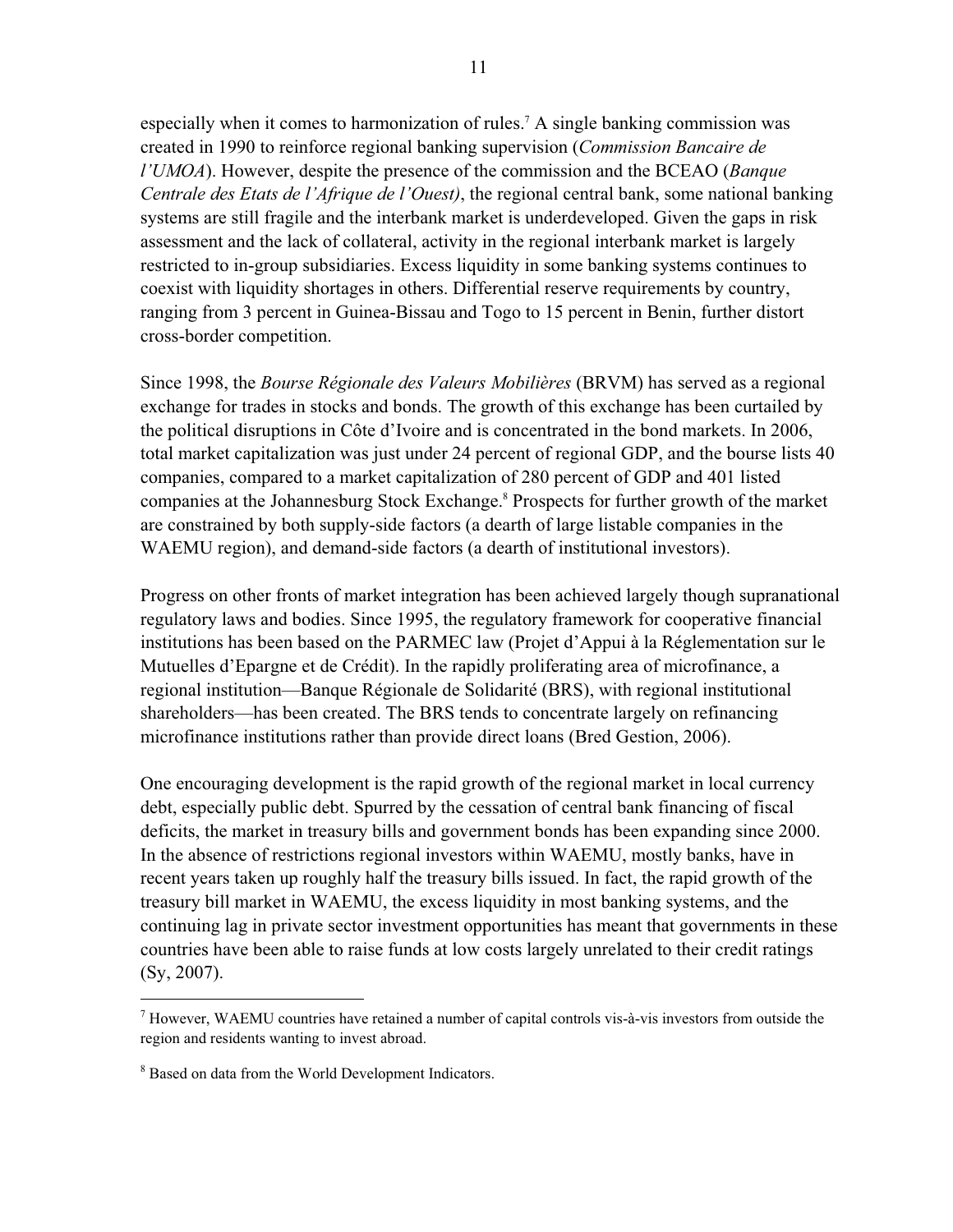Despite these institutional measures, further regional integration in the WAEMU is made difficult by continuing challenges. Intraregional trade, at just over 10 percent of total trade, is a poor motivator for further integration. And while substantial progress has been made on the harmonization front there are still differences across borders. For example, bankruptcy proceedings and rules on the realization of collateral vary across countries. Despite the *agrément unique,* national authorities continue to use discretion in licensing and de-licensing of banks.

The deeper structural problems that have plagued member countries also make it harder to build regional financial markets. The lack of diversification in economic activity across the region means that investor portfolios are limited to a few assets and there is very little crossborder competition in lending. One clear sign of the lack of effective integration of financial markets in WAEMU member countries is the simultaneous co-existence of liquidity shortages in some countries with substantial excess liquidity in other countries and regionwide.

## *CEMAC*

Financial integration in the CEMAC remains limited and significant impediments continue to exist, despite a common currency area and a comprehensive regional institutional setup. In fact, financial integration lags behind that achieved by WAEMU despite a similar institutional setup. Some of the structural problems that hinder WAEMU financial integration are exaggerated in the CEMAC region. Because CEMAC countries are predominantly oilproducers, diversification of economic activity and investment opportunities is a bigger problem here. Institutional initiatives have also lagged behind WAEMU. Reform of the regional payments system that was launched in 2003 has been slow. This contrasts with WAEMU, where a modernized payments system (STAR-UEMOA) is in the final stages of implementation. Moreover, political will for regional integration is low among CEMAC members.

Not unlike the rest of Africa, financial markets in CEMAC countries are dominated by banks. The regional banking commission, the Commission Bancaire de L'Afrique Centrale (COBAC) is charged with overseeing bank compliance with prudential norms and granting or withdrawing licenses. Despite the harmonization of banking laws on paper, differences in operational efficiencies, reserve requirements and taxation regimes for banks mean that banking sector integration is still incomplete (Saab and Vacher, 2007. So CEMAC financial systems have not been able to realize the efficiency gains that accrue from greater competition. The interbank market is highly underdeveloped and there is no mechanism or incentives for the flow of funds from banking systems with excess liquidity to those with demand for liquidity.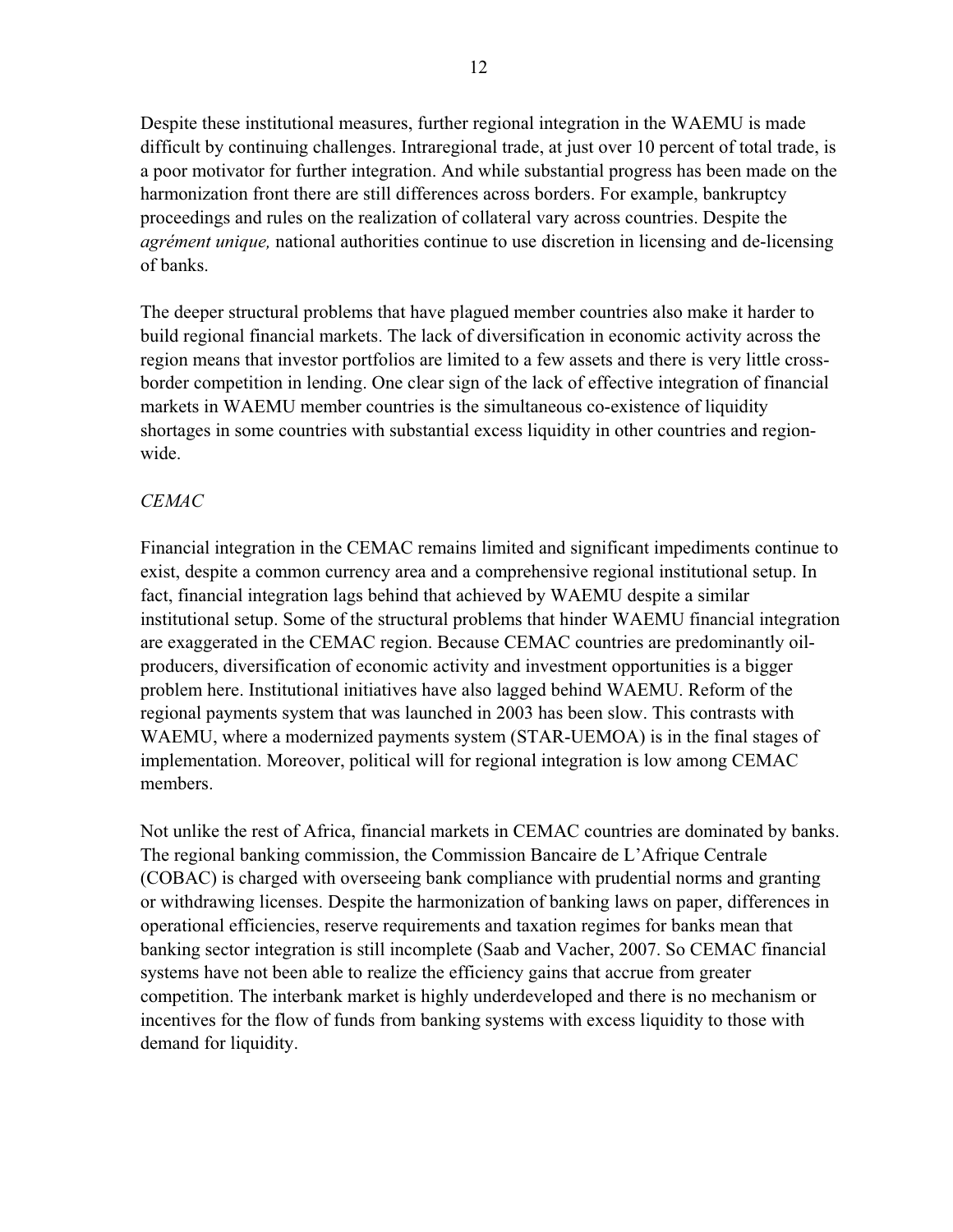A regional stock exchange (BVMAC) was established in 2003, independently of the Douala Stock Exchange (DSX) established by Cameroon; trading has not commenced in either market. Given the small base of large companies and investors it seems unlikely that both exchanges will be viable. Moreover, the simultaneous development of two securities exchange creates the potential for conflict between national and regional rules and unnecessary duplication of costs.

#### *Southern Africa*

In the southern part of the continent, integration is driven predominantly by the presence of the region's economic giant, South Africa. This does not mean that formalized institutional arrangements are absent. Regional integration has taken place formally between the overlapping memberships of the Southern African Customs Union (SACU) and Southern African Development Community (SADC).

The regional dominance of South African financial institutions is especially strong in the subgroup that makes up the Common Monetary Area (South Africa, Lesotho, Namibia and Swaziland). However, the incomplete convergence of interest rates within this subgroup implies that institutional differences and the limited investment opportunities outside South Africa hamper market integration (Aziakpono, 2005). Nevertheless, in 2003 South African banks accounted for more than 70 percent of banking assets in Namibia, Lesotho, and Swaziland, and they have been making significant inroads in other SADC markets (Jansen and Vennes, 2006). <sup>9</sup> The market-driven character of this process poses its own set of challenges for the host regulatory authorities, who may not have the resources or the experience to monitor the sophisticated cross-border financial institutions. Moreover, despite this regional integration, the disparity in the levels of financial development among CMA members still persists (Aziakpono, 2004).

Since 1997 the Committee of SADC Stock Exchanges (COSSE) has been promoting the harmonization of listing standards for SADC members that have stock exchanges to the listing standards of the Johannesburg Stock Exchange (JSE). The medium-term goal is to set up a system of automated trading of nationally-listed securities at the regional level.

#### *East African Community*

Kenya, Tanzania and Uganda—the three original members of the EAC have a long sometimes contentious history of regional cooperation based on a common legal tradition and

<sup>&</sup>lt;sup>9</sup> The current membership of SADC includes Angola, Botswana, Democratic Republic of Congo, Lesotho, Madagascar, Malawi, Mauritius, Mozambique, Namibia, South Africa, Swaziland, Tanzania, Zambia and Zimbabwe.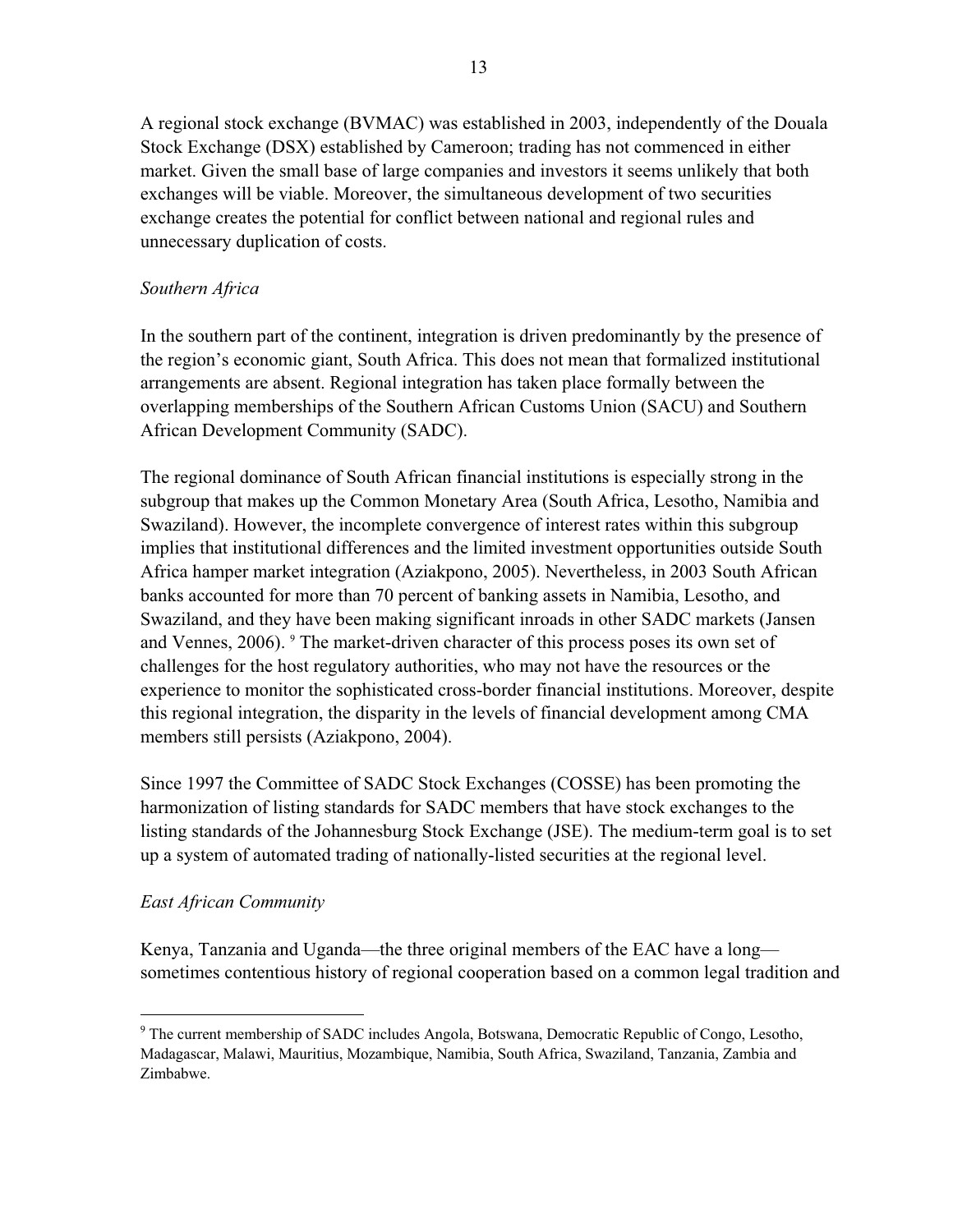long-standing trade ties.<sup>10</sup> In 2001 the EAC was relaunched, with the goal of creating a common market, common currency and ultimately a political union. Thus far, the most concrete development has been the implementation of the customs union in 2005, presumably in an effort to increase the very modest levels of intra-regional trade (Table 2). Table 2. EAC Countries: Bilateral Trade Flows

| (Averages for 1995-99 and 2000-06) |           |       |        |          |           |                                                                            |       |        |          |        |  |
|------------------------------------|-----------|-------|--------|----------|-----------|----------------------------------------------------------------------------|-------|--------|----------|--------|--|
|                                    |           |       |        |          |           | Exports from Country 1 to Country 2 (percent of Country 1's total exports) |       |        |          |        |  |
|                                    | 1995-99   |       |        |          | 2000-06   |                                                                            |       |        |          |        |  |
|                                    | Country 2 |       |        |          | Country 2 |                                                                            |       |        |          |        |  |
| Country 1                          | Burundi   | Kenya | Rwanda | Tanzania | Uganda    | Burundi                                                                    | Kenya | Rwanda | Tanzania | Uganda |  |
| Burundi                            | 0.00      | 1.86  | 2.81   | 2.97     | 0.23      | 0.00                                                                       | 5.46  | 5.75   | 0.11     | 1.47   |  |
| Kenya                              | 0.29      | 0.00  | 2.24   | 10.44    | 14.96     | 1.19                                                                       | 0.00  | 2.70   | 8.16     | 17.42  |  |
| Rwanda                             | 1.02      | 0.53  | 0.00   | 0.15     | 0.00      | 0.52                                                                       | 0.07  | 0.00   | 0.05     | 0.45   |  |
| Tanzania                           | 0.47      | 3.71  | 2.62   | 0.00     | 1.32      | 1.50                                                                       | 3.05  | 0.50   | 0.00     | 1.28   |  |
| Uganda                             | 0.00      | 0.46  | 0.29   | 0.68     | 0.00      | 1.70                                                                       | 9.01  | 3.41   | 1.34     | 0.00   |  |
|                                    |           |       |        |          |           |                                                                            |       |        |          |        |  |
|                                    |           |       |        |          |           | Imports from Country 2 to Country 1 (percent of Country 1's total imports) |       |        |          |        |  |
|                                    | 1995-99   |       |        |          | 2000-06   |                                                                            |       |        |          |        |  |
|                                    | Country 2 |       |        |          | Country 2 |                                                                            |       |        |          |        |  |
| Country 1                          | Burundi   | Kenya | Rwanda | Tanzania | Uganda    | Burundi                                                                    | Kenya | Rwanda | Tanzania | Uganda |  |
| Burundi                            | 0.00      | 4.59  | 0.75   | 2.93     | 0.00      | 0.00                                                                       | 13.24 | 0.48   | 9.99     | 3.26   |  |
| Kenya                              | 0.04      | 0.00  | 0.02   | 0.62     | 0.09      | 0.00                                                                       | 0.00  | 0.00   | 0.40     | 0.25   |  |
| Rwanda                             | 0.53      | 16.26 | 0.00   | 6.75     | 0.52      | 0.81                                                                       | 20.03 | 0.00   | 1.53     | 5.01   |  |
| Tanzania                           | 0.10      | 9.24  | 0.01   | 0.00     | 0.22      | 0.00                                                                       | 7.02  | 0.00   | 0.00     | 0.32   |  |
| Uganda                             | 0.03      | 38.15 | 0.00   | 1.14     | 0.00      | 0.00                                                                       | 31.09 | 0.06   | 0.85     | 0.00   |  |

Source: Direction of Trade, 2007

While the EAC is generally not considered ready for a monetary union and common currency, it has made some progress in integrating its financial markets. The banking sector exhibits a high degree of integration, as subsidiaries of multinational banks operate in all three countries. Lack of a single currency is not seen as a barrier to further progress. The region does not have a single central bank, but regulators have shown a strong commitment to staying on top of regional developments, although there is much scope for harmonizing the rules.

In 1997 the original members of the EAC set up the East African Member States Securities Regulatory Authorities (EASRA) to harmonize and regulate capital market policies, encourage cross-border listings and develop a regional rating system for listed companies. National exchanges have also undertaken several initiatives to promote regional integration and market growth. A number of steps have been taken to ensure that EAC investors face minimal barriers to entry in member stock exchanges. The issuance of medium-to-long-term government bonds has helped market development by setting a benchmark. EAC members have harmonized trading rules around the standards set by Kenya's Capital Market Authority.

Before financial integration in the EAC can go much further, there is an urgent need to upgrade, standardize, and institutionalize at the regional level several aspects of the financial

<sup>&</sup>lt;sup>10</sup> Burundi and Rwanda joined the organization in June 2007.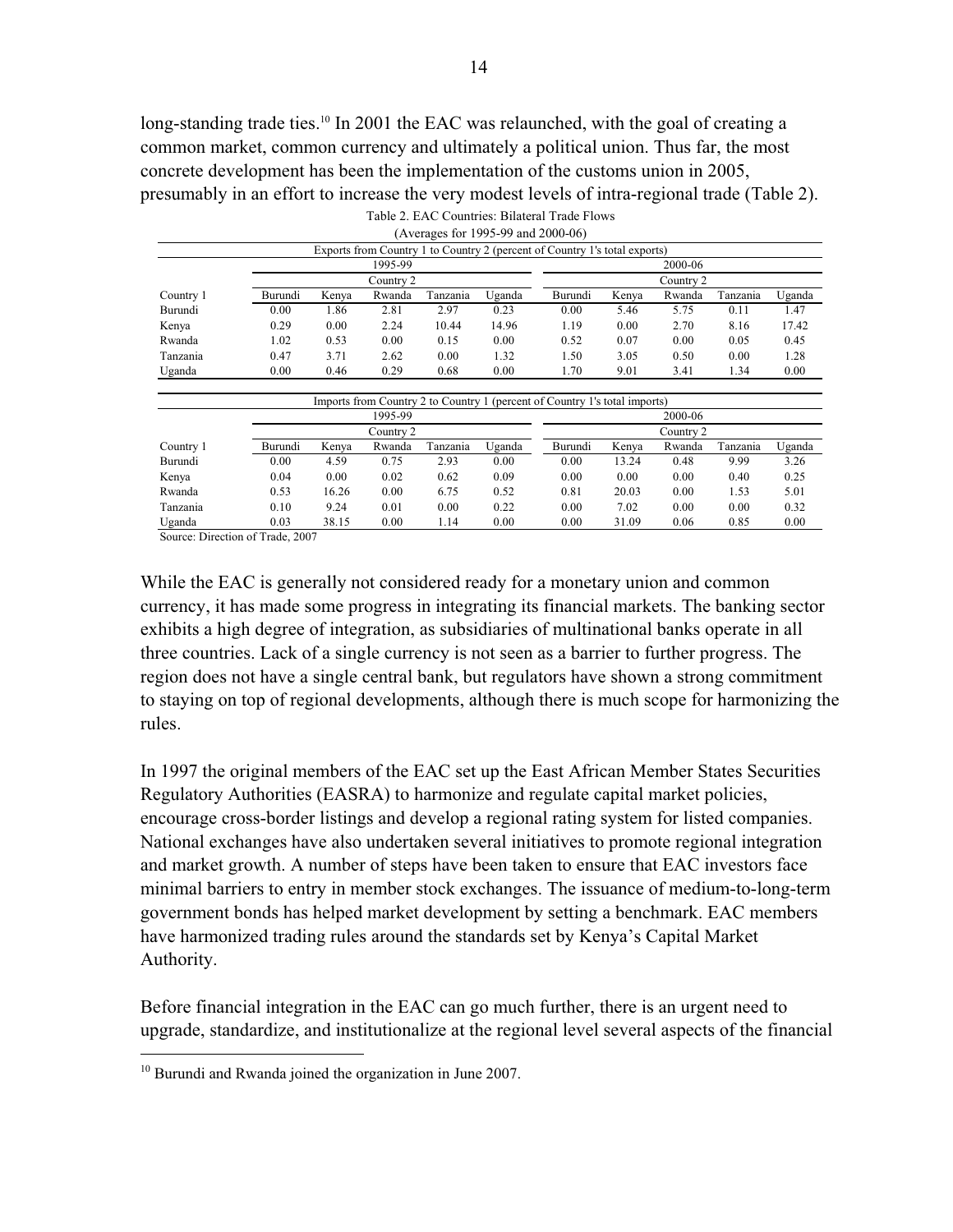infrastructure, including regulation, payments systems, legal frameworks, accounting practices, and credit information. This process has been further complicated with the entry of Burundi and Rwanda, whose financial sector development and structures are quite different from those of the original membership.

*Why has Africa not seen the benefits from financial integration that theory promises?* 

Many of the hypothesized gains from regional integration have not been manifested in the actual experience of regional organizations in Africa. Money/GDP ratios in all these regions remaining below the very low average of other SSA countries (Figure 4). The disappointing progress is attributable to a number of factors: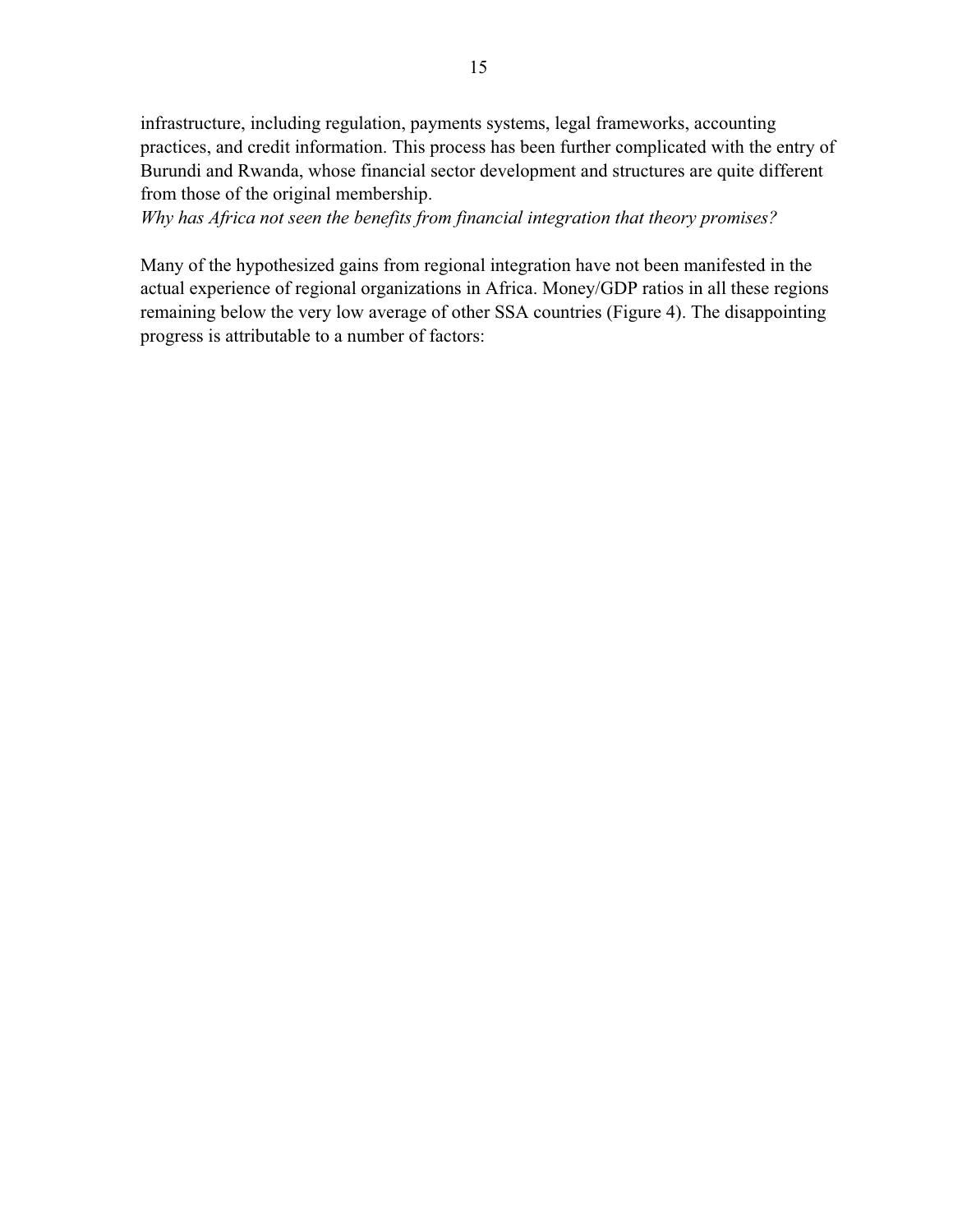

Figure 4. Broad Money, Private Credit and per capita GDP

Source:IMF, African Department Database, 2007. Note: The plots are based on data for 2006. Regional aggregates are calculated as simple averages of their memberships. Other SSA includes countries that are not members of the regional groupings indicated here.

A large part of the problem is the current "spaghetti bowl" configuration of regional arrangements in Africa right. The pattern of multiple, overlapping, and often contradictory regional memberships and commitments endangers political cooperation and increases the likelihood of conflicts of interest and confusion regarding the priorities of individual members.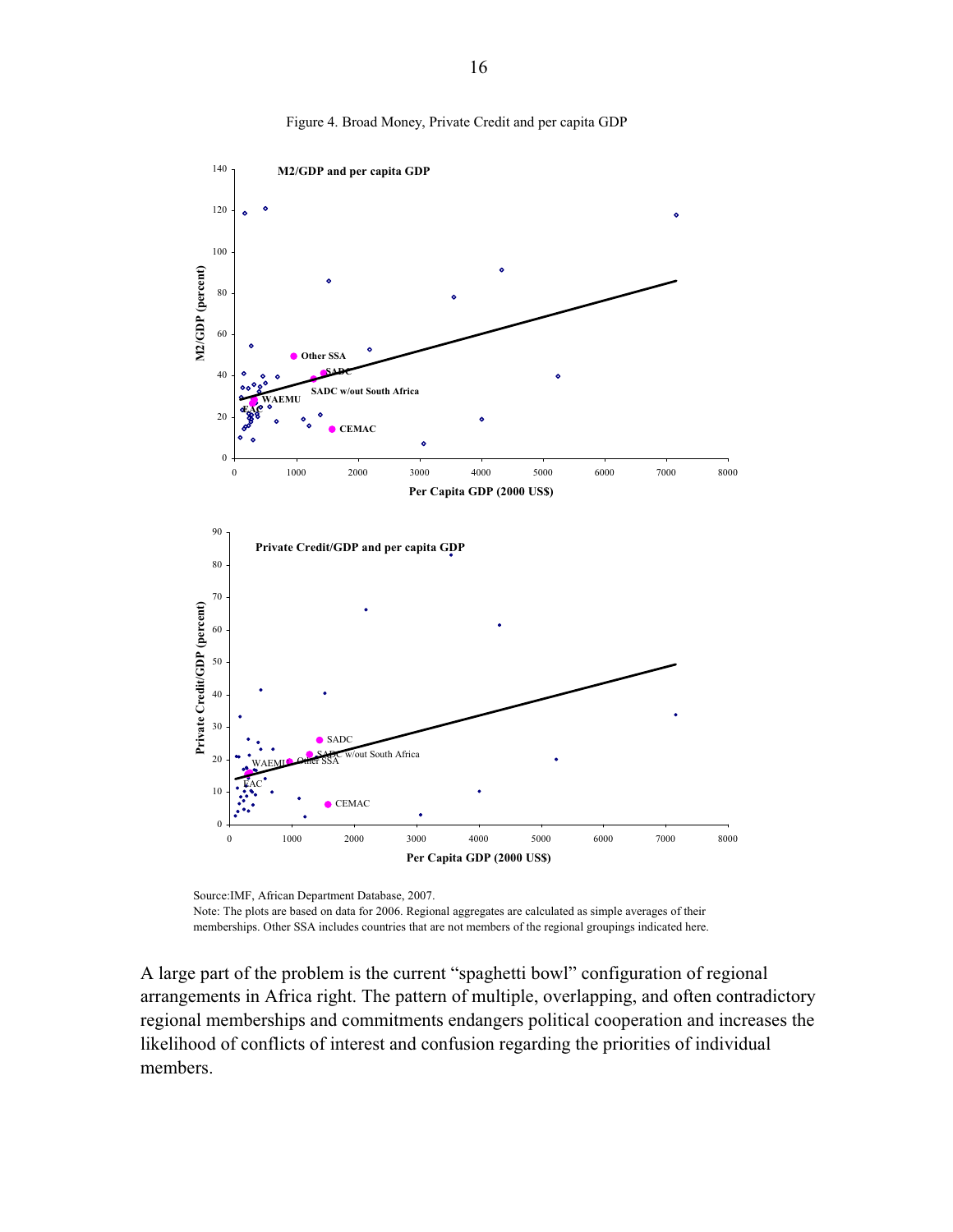Even within the more advanced examples of financial cooperation, there have been problems with the sequencing and prioritization of the steps towards integration. The general tendency has been to concentrate on the creation of regional financial institutions while paying less attention to pre-existing financial links between multinational financial institutions that operate in more than one market. Encouraging and regulating the looser links between crosscountry financial institutions might in some cases be more effective than creating a centralized regional body. *De facto* integration among banks in the SACU region has been more effective in harmonizing real borrowing costs than the *de jure* integration in the CEMAC or EAC regions (Figure 5).



Figure 5. Real Cost of Borrowing

Source: World Development Indicators, 2007; BCEAO; IMF, Information Notice System, 2007. Note: Real cost of borrowing is the lending rate adjusted for inflation for 2006. For WAEMU countries the real cost is calculated as the prime lending rate in July 2007 adjusted for inflation in that month.

Underdeveloped domestic financial markets have also been a stumbling block for regional integration. The functioning and growth of regional markets is easier when domestic markets provide the basic underpinnings. In a classic chicken and egg dilemma, regional pooling of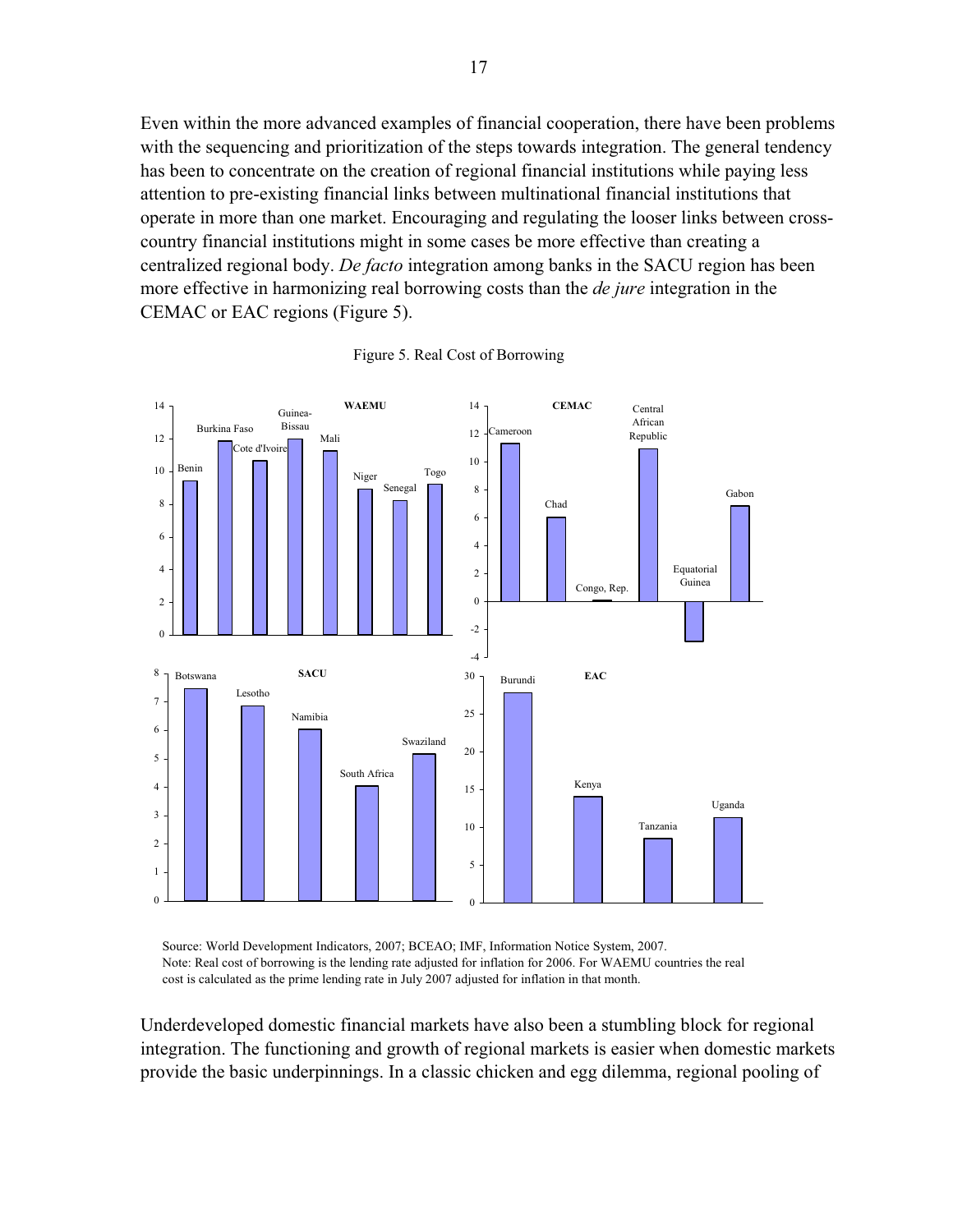resources cannot develop domestic financial markets unless the domestic markets have already reached a minimal degree of development.

While it seems clear that "systemic scale economies" await regional markets in Africa, it is not as clear what the most suitable scale actually is, or how to achieve it. Regional groupings comprised of similar members generally lack benchmarks and seem to pool their problems as well as well their resources (e.g., CEMAC). Less developed members in asymmetric groupings seem unable to bridge the development gap with the more advanced members (SACU).

But perhaps the most important reason SSA countries have not seen the benefits from regional financial integration that theory promises is that, even in the most integrated region (WAEMU), true financial sector integration does not exist. Effective regional financial integration requires the subordination of short-term national interests to the goal of regional financial market development. The continuation of national government intervention in regulatory and supervisory decisions, and in many cases of different national regulations, as well as efforts to protect national interests, undermines efforts to create true regional financial markets.

#### **IV. Lessons from other parts of the world**

Perhaps experiences with regional financial integration in other parts of the world can offer African policymakers with some insights regarding how to pursue more effective financial integration.

#### *The European Union*

As the most advanced example of regional financial integration, the European Union (EU) seems like the most obvious place to begin this exercise. However, given the stark differences between European and African economies, great care must be taken in trying to apply lessons from the EU to Africa. The "European model" of financial market integration has evolved and adapted over decades, and functions in an institutional and economic environment that is in many respects quite different from that found in most African countries.

The European Commission's 1985 White Paper lays down two, seemingly irreconcilable, principles for integration — mutual recognition and harmonization (Steil, 1999). Mutual recognition or "competition among rules," as the concept is also known, ensures the continued existence of separate and distinct national legal and regulatory systems. Harmonization of minimum standards calls for member states conform to certain EU specified requirements, and thus limits the scope for "competition among rules". This tension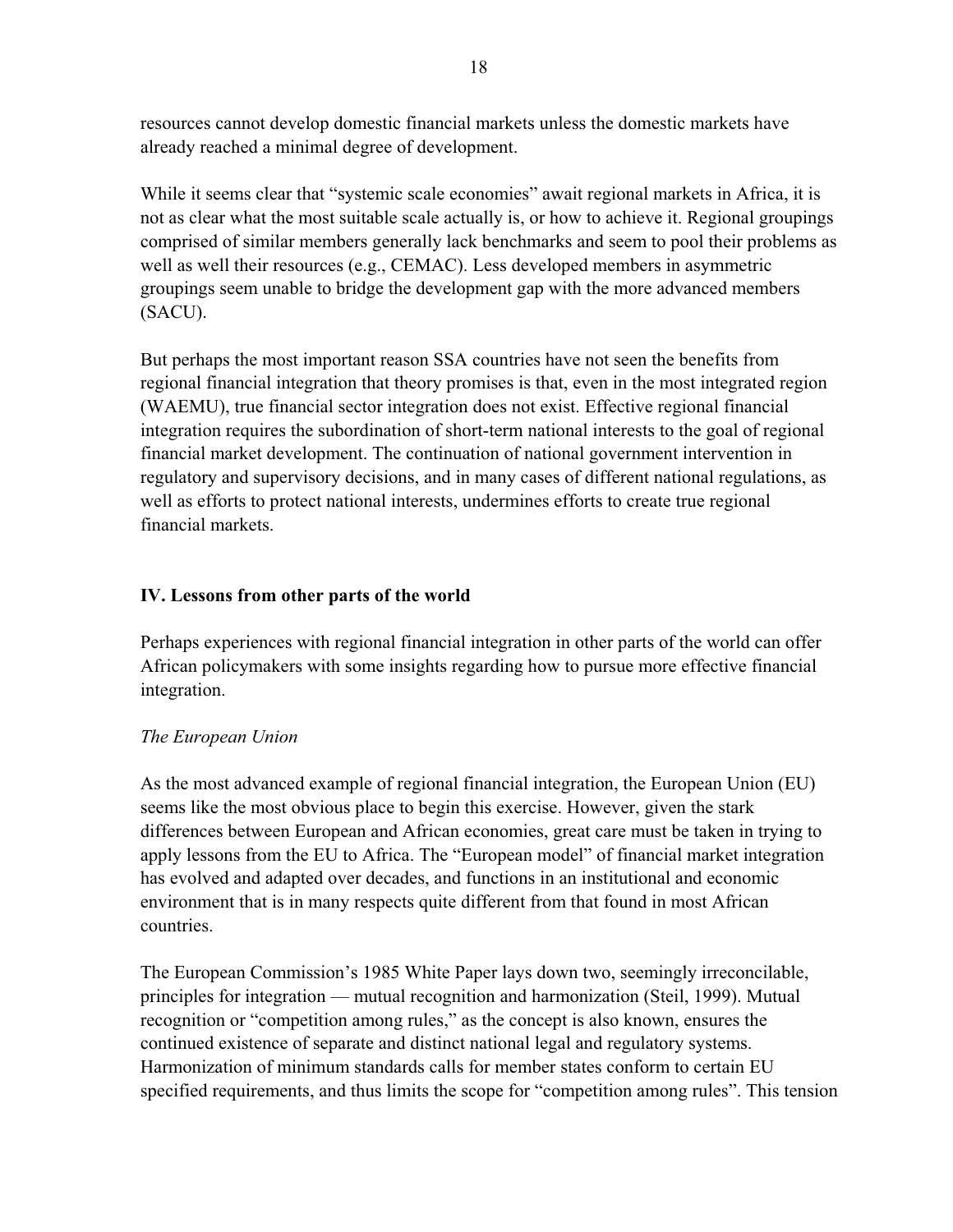is inevitable in any process of merging national markets. What did help the reconciliation process in the EU is that the volumes of cross-border trade and investments on the ground were quite large—quite unlike the situation in SSA. So the institutional process was actually reflecting, and may even have been lagging behind, the market. In Africa by contrast, some of the more advanced examples of regional integration are based on a pre-existing currency arrangement, based on the region's colonial history. Intra-African trade and investment, outside of certain concentrated pockets, is relatively limited. Moreover, given the similar structure of most African economies, it is not clear that there is a vast untapped potential to increase the scale of such trade (Honohan and Lane, 2000). While regional integration could address some of the barriers to regional transactions, a process driven more by theory than existing economic ties is likely to be quite challenging.

Even with the requisite political will and a long history of cross-border economic transactions, the resource requirements for creating and sustaining integrated financial markets within the EU have been considerable. Since the beginning, grants by the Structural Funds, loans by the European Investment Bank, and more recently guarantees by the European Investment Fund have played a role in making the overall process of integration effective and equitable (Griffith-Jones, Steinherr, and Fuzzo De Lima, 2006). These mechanisms have allocated substantial funds to building the necessary infrastructure, including communication and transport networks, to facilitate regional transactions. At the same time, resources have also been allocated to mitigating the income differentials between member states, including those created by the emerging pattern of regional trade and investment.

The initial institutional environment faced by the EIB was not dissimilar to that found in several Africa countries today — capital controls, small, segmented capital markets, discrepancies in banking sector development, incomplete information markets. This marketdeveloping role of financially sound, effective regional institutions, especially the European Investment Bank (EIB), should be of particular interest to African countries. It highlights the need for an overarching regional body to play a promotional role in setting up the financial infrastructure needed to support the development and operation of regional markets. It also highlights the vast resource requirements necessary for such a body to play its role effectively. One reason for the EIB's continued financial soundness has been prudent lending policies, as it will not lend to weaker members without credible third party guarantees. This approach is likely to be severely limiting for a regional organization with several poorly rated members, and illustrates the difficulties in setting up a similar well-funded organization in the African region.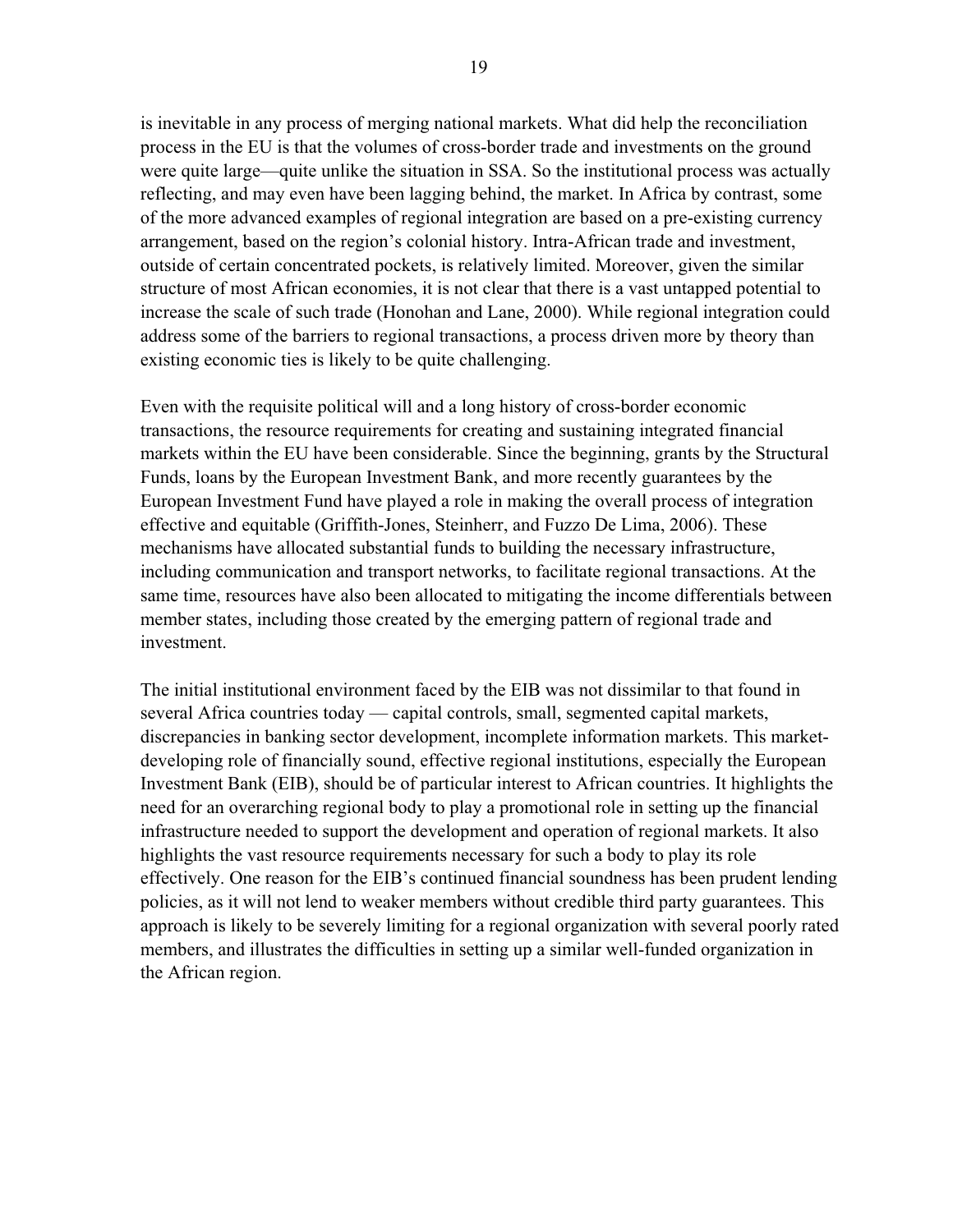#### *Developing countries*

The experience of other developing countries might be more relevant to African policymakers — except that the path of regional financial integration in other parts of the developing world has been similarly problematic.

Chronic capital shortages at the regional level has meant that countries in **Latin America and the Caribbean** have been more interested in getting access to global financial markets — regional and global financial integration have served as complements rather than substitutes. For instance, among small country groupings, such as the **Caribbean Community (CARICOM)**, common regional standards can be just as effective as a means to attract foreign capital from global markets as they are to foster regional markets. In fact, most of the *de facto* regional integration here is the result of the subsidiaries of foreign banks that operate in more than one local market (IDB, 2002).

The experience of the **Central American Common Market (CACM)** illustrates that even one of the more successful trading blocs in the developing world will not necessarily evolve into common financial markets (Cooper, 2007).<sup>11</sup> In principle, policy-makers recognized the relationship between trade in goods and that in financial services. Preliminary attempts at integrating financial markets were made via the establishment of the Central American Central Bank System with the Monetary Council at its apex. But the institutional initiative never really got off the ground. A marked reluctance on the part of national interest groups and authorities, including the central banks, to align their interests has meant that financial cooperation in the region remains limited. Even with thriving intra-regional trade, political will plays a significant role in integrating financial markets.

In recent years, banking integration in Central America has taken place via subsidiaries of global financial institutions.12 But the equity and private debt markets remain underdeveloped due to problems that are quite similar to those found in SSA — small, family owned business structures, economic and political factors, weak regulation and limited institutional investor base. And while the creation of a regional capital market seems more feasible than the development of many small national markets, the task is challenging. Regional initiatives to integrate capital markets, such as the Memorandum of Understanding on building a common trading platform signed by Costa Rica, El Salvador, and Panama in September 2006 , have stalled due to technical difficulties (Shah et al, 2007). African countries wanting to embark

<sup>&</sup>lt;sup>11</sup> Since its inception intra-regional trade in the CACM, comprising Costa Rica, El Salvador, Guatemala, Honduras, and Nicaragua, has increased from 6.5 percent in 1960 to between 15-20 percent in recent years (Cooper, 2007).

 $12$  Several regional financial conglomerates (and their subsidiaries), that dominated the banking system in Central America, have recently been acquired by global financial institutions (Shah et al, 2007).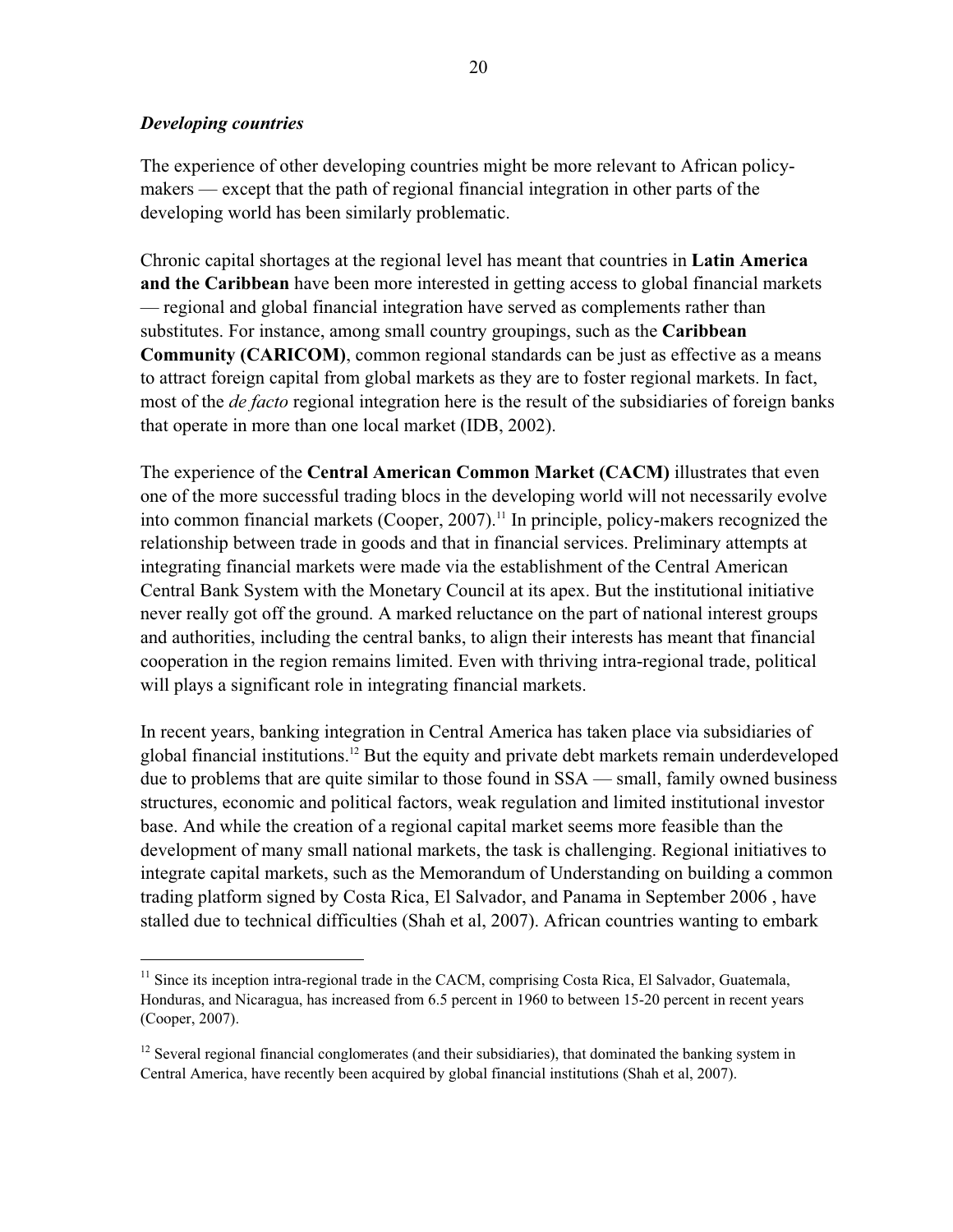on a similar path would do well to the weigh the benefits of pooling against the considerable initial set-up costs of a regional capital market.

On the institutional front, regional development banks created in the 1960s have since evolved to provide support to new national, sub regional and regional financial instruments, and improving the terms and cost at which members access global financial markets (Titelman, 2006).13 Having done better than national financial institutions through the crises of the 1980s and with reserves in excess of the Basel Core reserve requirements these development banks have a better credit rating than their members and hence they are able to access global markets on better terms than their members — a role that could be especially important to some smaller African economies with poor ratings.

The vulnerability of national financial systems remains a major source of macroeconomic instability in the region. Raising and harmonizing regulatory standards among members remains on the agenda, an issue that must be addressed with some urgency and separately from that of regional integration (Machinea and Rozenwurcel, 2006).

In the aftermath of the Asian Crisis of 1997-98 policy-makers in **East Asia**, not surprisingly, launched a number of regional policy dialogues to institutionalize the close linkages among their financial systems that the crisis had revealed. While the crisis had been precipitated by lack of investor confidence, it also indicated that, among the economies of East Asia, geographical proximity and structural similarities warranted the creation of some sort of a regional body charged with liquidity assistance, surveillance, and exchange rate coordination (Park, 2006). After attempts to create an Asian monetary fund were unsuccessful, the **Chiang Mai Initiative** (2000) has been the main forum to strengthen existing cooperation among the members of the Association of Southeast Asian Nations (ASEAN), plus China, Japan, and the Republic of Korea.

As East Asian economies acknowledge the need for regional coordination even when the only links between financial systems may be in the way that investors form expectations, they are also moving forward with the development of local bond markets to complement their bank-dominated national financial systems (Park et al, 2006). To this end, regional governments have created two **Asian Bond Funds (ABF)**, pooling a portion reserves from central banks.14 ABF1 channels investment to dollar-denominated bonds issued by sovereign and quasi-sovereign Asian borrowers, ABF2 does the same for local-currency bonds. ABF2

<sup>&</sup>lt;sup>13</sup> The Andean Development Corporation (1968), the Central American Bank for Economic Integration (1961), and the Caribbean Development Bank (1969) were all created as subregional development banks to mobilize medium to long term resources for productive investments.

<sup>&</sup>lt;sup>14</sup>The central banks of China, Hong Kong, Indonesia, Korea, Malaysia, Philippines, Singapaore and Thailand contribute to ABF.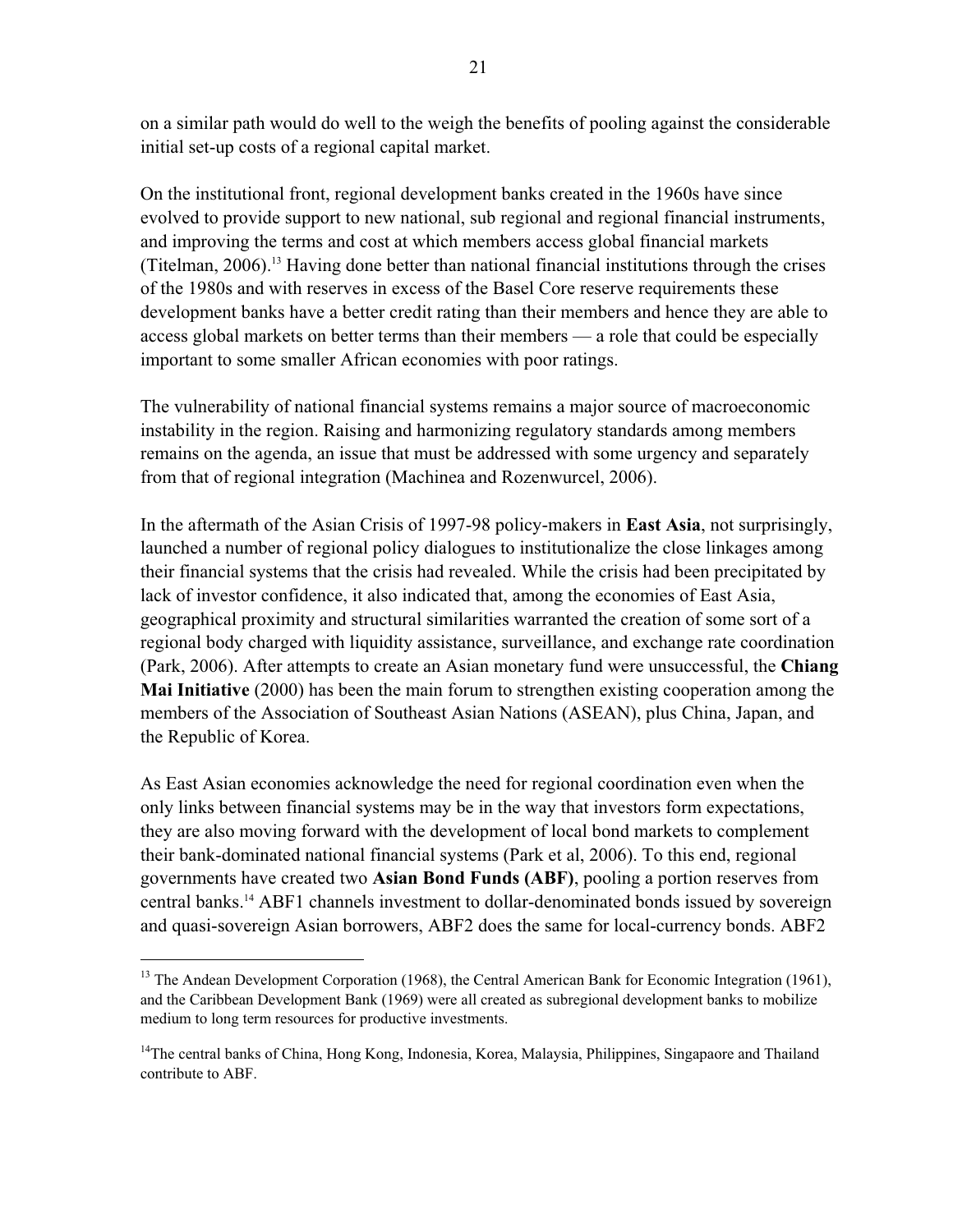might be of particular interest to African sovereigns trying to develop local currency debt markets, even though central bank reserves are significantly lower than those in Asia.<sup>15</sup> The collaborative effort has yielded many benefits from "learning by doing" for Asian central banks. More significantly, they have also learned from each other's experiences with market impediments (Ma and Remolona, 2005).

The "Asian model" of financial integration is based on cooperation rather than institutional integration. It might be especially relevant to African governments concerned about the impact of regional integration on national sovereignty.

## **V. Conclusion**

Regional financial integration can play a significant role in developing domestic financial markets in Africa. But at the very least it requires that policymakers devise a coherent strategy based on the recognition that national interests can best be served by achieving regional goals.

Any strategy intending to realize the benefits of regional financial integration would be wellserved by incorporating the lessons from Africa's own experiences with regional arrangement thus far, as well as those from other parts of the world.

- Regional financial integration works best when it builds on pre-existing economic relationships between member states. The progress made by the EU can be attributed in large parts to existing trade ties between member states. Given the low levels of intra-regional trade in Africa, this calls for greatly strengthened efforts to enhance regional economic integration.
- Economic ties are necessary but not sufficient for successful regional financial integration. Merging financial markets is at least as much a political process as it is an economic one. Creating and sustaining regional institutions that can oversee and regulate the process requires a considerable amount of political will, particularly the will to let regional interests overrule temporary national interests, and the willingness to back it up with ongoing resource commitments.
- Well-functioning, autonomous regional institutions can play a significant role in market development. They can catalyze the harmonization of national policies and laws and present the common face of the regional grouping to the rest of the world.

<sup>&</sup>lt;sup>15</sup> For details on the recent activity in local-currency debt markets in sub-Saharan Africa please refer to IMF (2007, Chapter V).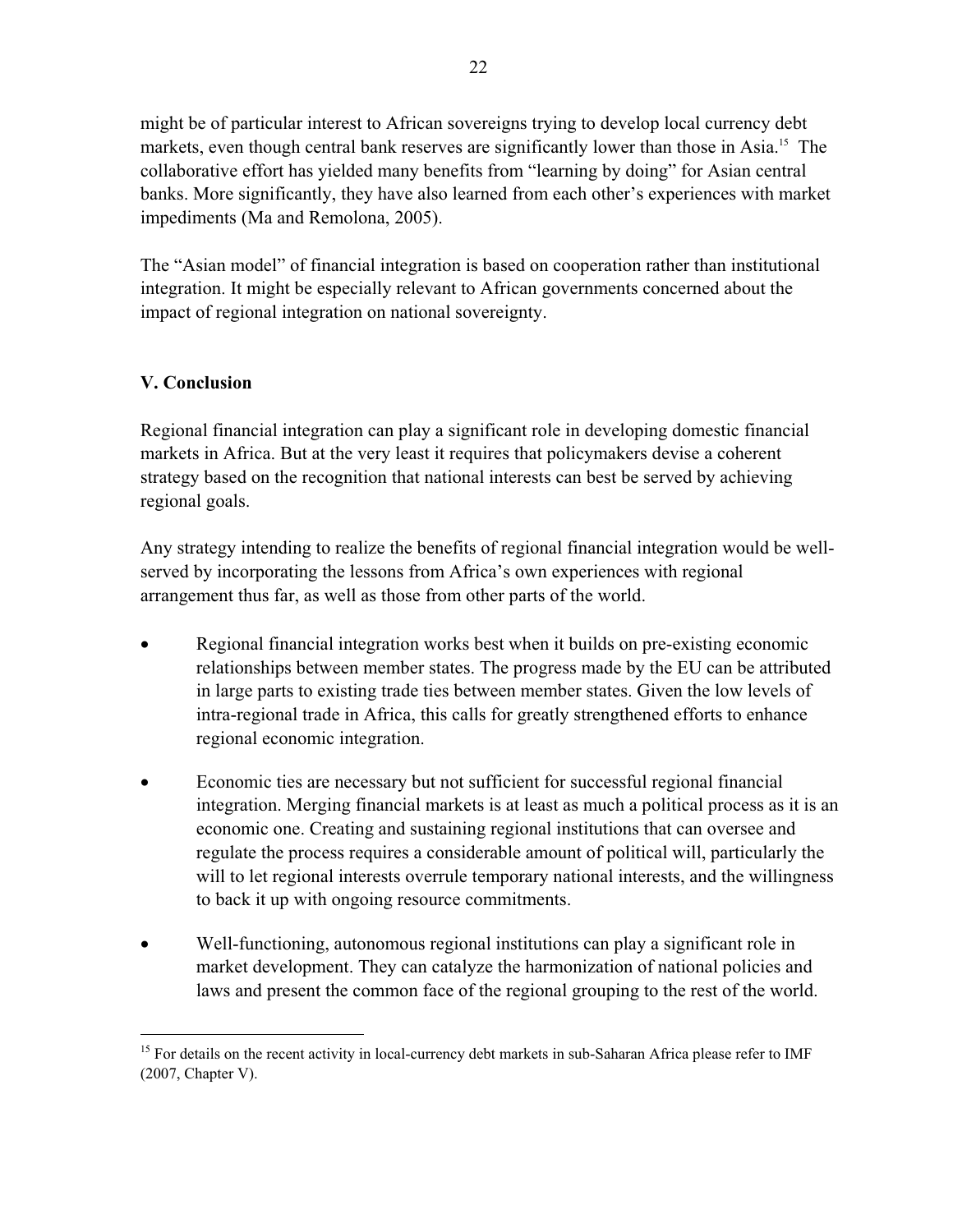But policy makers need to see the advantages of harmonized policies, and commit to supporting them.

• Most importantly, regional markets do not instantaneously fix everything that is wrong with domestic financial markets. In fact, underdeveloped domestic markets can be additional encumbrance to regional integration. Specific national problems warrant national financial sector development strategies.

Thus, for SSA countries to achieve successful regional financial integration, with all the resulting benefits in terms of larger, more efficient, more dynamic, and more stable financial systems, national governments must be firmly committed to both financial and economic integration, even to the extent of allowing short-term national concerns to be outweighed by the benefits of long-term regional cooperation. The alternative may well be the continuation of small, inefficient financial sectors, which are unable to contribute effectively to economic growth and poverty reduction.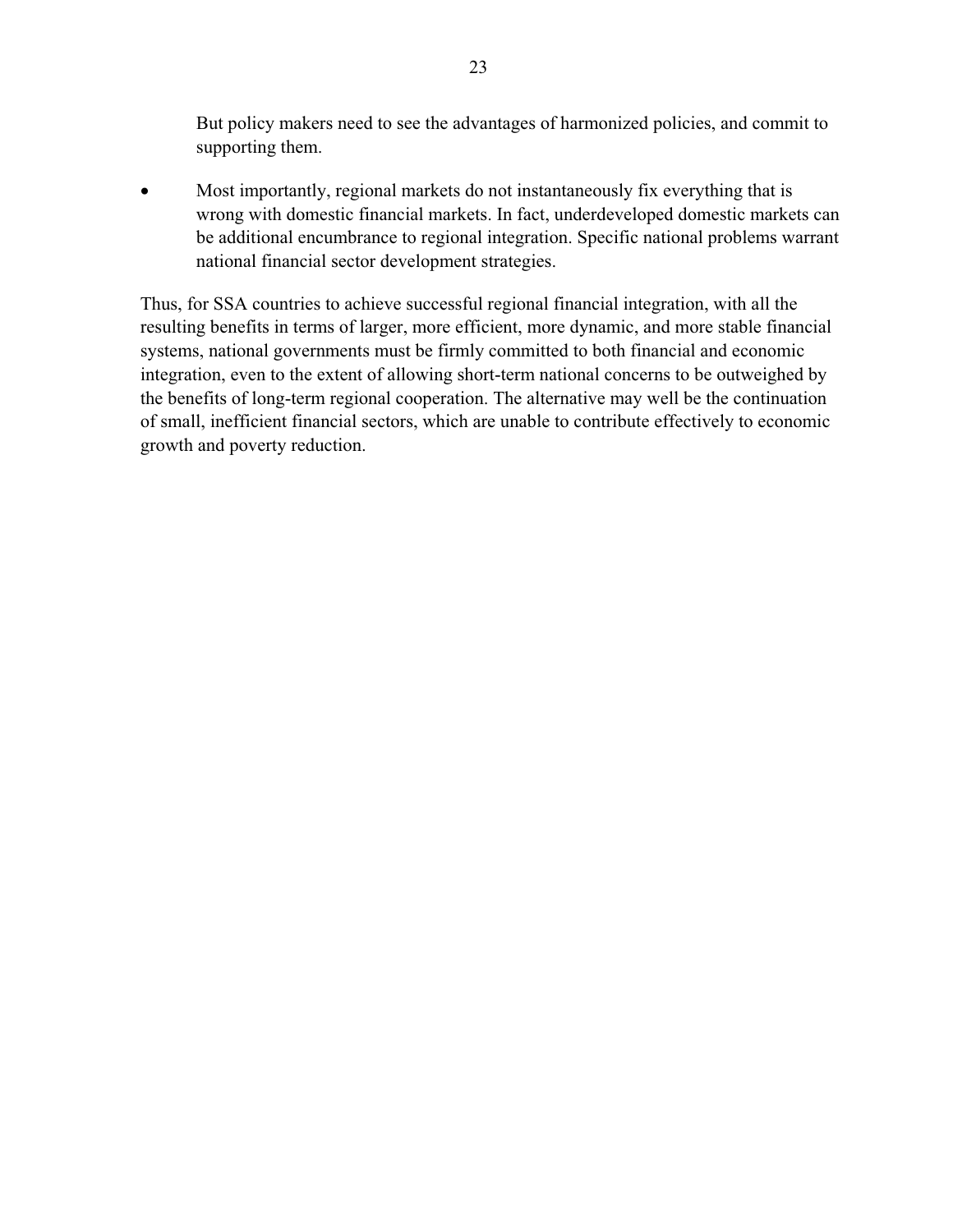#### References:

Addo, Elsie, 2007, "Policies and Strategies for Enhancing the Regional Integration of Capital Markets in Africa," presented at the UNECA Meeting on Capital Flows and the Development of African Economies: Towards an Action Plan for Financing Investment in Africa, Zanzibar, Tanzania, April 24-25 2007.

Alfaro, Laura, S. Kalemli-Ozcan and V. Volosovych, 2005, "Capital Flows in a Globalised World: The Role of Policies and Institutions", NBER Working Paper No. 11696, (Cambridge, Massachusetts: National Bureau of Economic Research).

Aryeetey, Ernest, 2006, "An Analysis of Financial and Monetary Cooperation in Africa," in *Regional Financial Cooperation,* ed. Jose Antonio Ocampo (Washington: Brookings Institution Press)

Aziakpono, Meshach J., 2004 "Financial Intermediation and Economic Growth in Economic Integration: The case of SACU", draft National University of Lesotho.

Aziakpono, Meshach J., 2005 "Financial Integration in the SACU Countries: Evidence from Interest Rate Pass-Through Analysis", presented at the Tenth Annual Conference on Econometric Modelling in Africa of the African Econometric Society, Nairobi, Kenya, July 6-8, 2005.

Bossone, Biagio, Patrick Honohan, and Millard Long, 2001, "Policy for Small Financial Systems," World Bank Financial Sector Discussion Paper No. 6 (Washington: World Bank).

Bossone, Biagio, and Jong-Kun Lee, 2004, "In Finance, Size Matters: The "Systemic Scale Economies" Hypothesis," *IMF Staff Papers*, Vol. 51 (1), pp. 19-46.

BRED Gestion, 2006, *Rethinking the Role of Banks and of Sub-Regional Banks and National Development Finance in Africa* (Paris: BRED Gestion).

Buigut, Steven K., and Neven t. Valev, 2005, "Is the Proposed East African Monetary Union an Optimal Currency Area? A Structural Vector Autoregression Analysis," *World Development*, Vol 33 (12), pp. 2119-33.

Cooper, Scott, 2007, "Why Doesn't Regional Monetary Cooperation Follow Trade Cooperation?" *Review of International Political Economy*, Vol 14(4), pp. 626-52.

Demirgüç-Kunt, Asli, and Enrica Detragiache, 1999 "Financial Liberalisation and Financial Fragility", in *Annual World Bank Conference on Development Economics 1998*, eds B Pleskovic and J E Stiglitz, pp 303–31 (Washington: World Bank).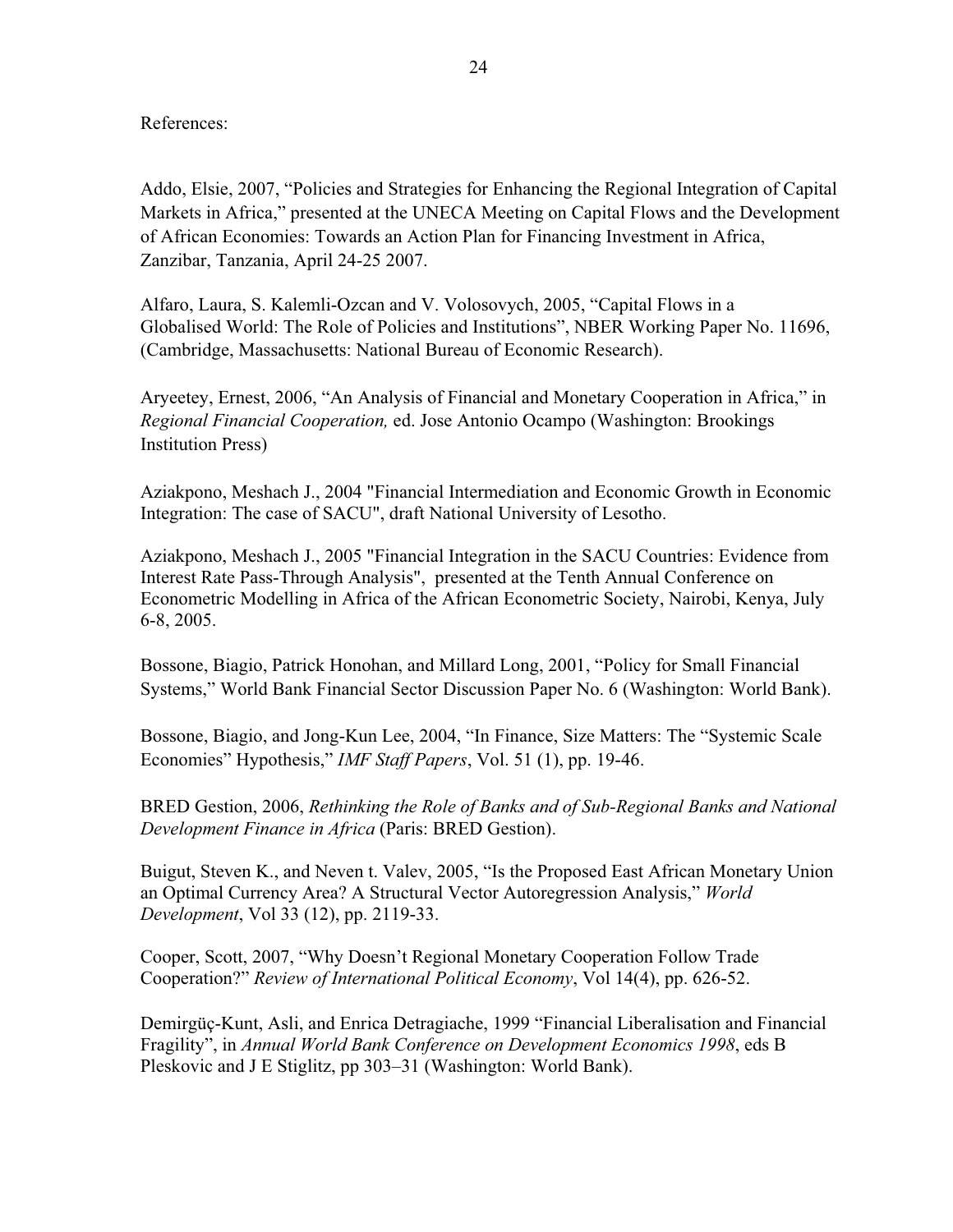El Qorchi, Mohammed, Samuel M. Maimbo, and John F. Wilson, 2003, "Informal Funds Transfer Systems: An Analysis of the Informal Hawala System," IMF Occasional Paper No. 222, (Washington: International Monetary Fund).

Faruqee, Hamid, 2007, "Financial Integration: Key Concepts, Benefits, and Risks," in *Integrating Europe's Financial Markets,* eds Jorg Decressin, Hamid Faruqee, and Wim Fonteyne, (Washington: International Monetary Fund).

Galor, Oded, and Joseph Zeira, 1993, "Income Distribution and Macroeconomics," Review of Economic Studies, Vol. 60 (January), pp. 35-52.

Garcia-Herrero, Alicia, and Philip Wooldrige, 2007, "Global and Regional Financial Integration: Progress in Emerging Markets," *BIS Quarterly Review*, September 2007.

Griffith-Jones, Stephany, Alfred Steinherr, and Ana Teresa Fuzzo de Lima, 2006, "European Financial Institutions: A Useful Inspiration for Developing Countries?", in *Regional Financial Cooperation,* ed. Jose Antonio Ocampo (Washington: Brookings Institution Press)

Gulde, Anne-Marie, Catherine Pattillo, Jakob Christensen, Kevin Carey, and Smita Wagh, 2006, *Sub-Saharan Africa: Financial Sector Challenges* (Washington: International Monetary Fund).

Honohan, Patrick, and Philip R. Lane, 2000, "Will the Euro Trigger More Monetary Unions in Africa?" World Bank Policy Research Paper 2393, (Washington: World Bank).

Honohan, Patrick, 2006, "Household Financial Assets in the Process of Development," World Bank Policy Research Paper 3965, (Washington: World Bank).

Honohan, Patrick, and Thorsten Beck, 2007, *Making Finance Work for Africa*, (Washington: World Bank).

Inter-American Development Bank, 2002, *Beyond Borders: The New Regionalism in Latin America* (Washington: IADB)

International Monetary Fund, 2007, *Regional Economic Outlook: Sub-Saharan Africa*  (Washington, April).

Jansen, Marion, and Yannick Vennes, 2006, "Liberalizing Financial Services Trade in Africa: Going Regional and Multilateral," WTO Staff Working Apper ERSD-2006-03.

Levine, Ross, 1997, "Financial Development and Economic Growth: Views and Agenda," *Journal of Economic Literature,* Vol. 35(June), pp. 688-726.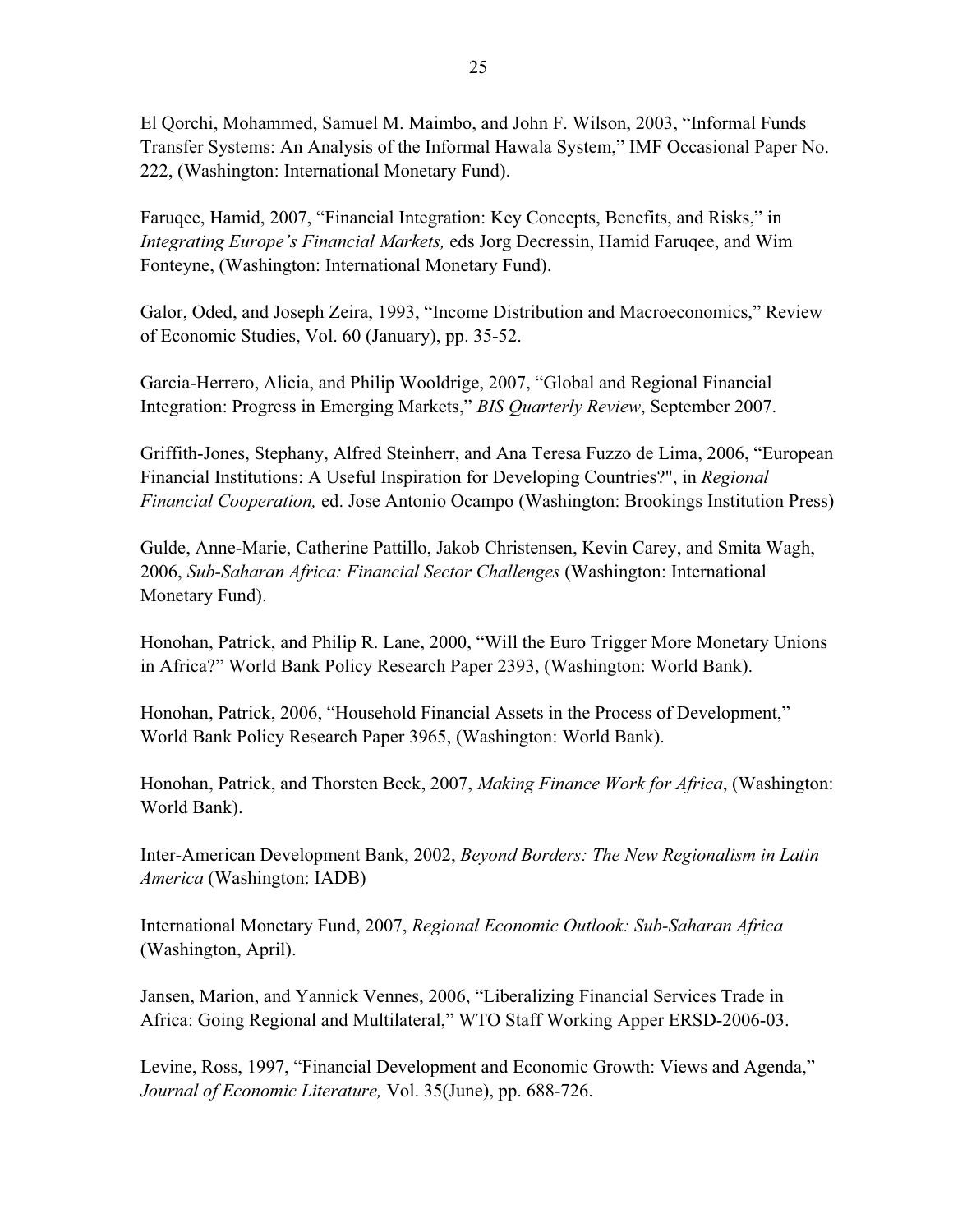Levine, Ross, 2004, "Finance and Growth: Theory and Evidence," NBER Working Paper No. 10766 (Cambridge, Massachusetts: National Bureau of Economic Research).

Ma, Guonan, and Eli M. Remolona, 2005, "Opening Markets through a Regional Bond Fund: Lessons from ABF2," *BIS Quarterly Review*, June 2005

Machinea, Jose Luis, and Guillermo Rozenwurcel, 2006, "Macroeconomic Coordination in Latin America: Does it Have a Future," in *Regional Financial Cooperation,* ed. Jose Antonio Ocampo (Washington: Brookings Institution Press)

Masson, Paul, and Catherine Pattillo, 2005, *The Monetary Geography of Africa*, (Washington DC: Brookings Institution Press).

Park, Yung Chul, 2006, "Regional Financial Integration in East Asia: Challenges and Prospects," in *Regional Financial Cooperation,* ed. Jose Antonio Ocampo (Washington: Brookings Institution Press)

Park, Yung Chul, Jae Ha Park, Julia Leung and Kanit Sangsubhan, 2006, "Asian Bond Market Development: Rationale and Strategies," in *Regional Financial Cooperation,* ed. Jose Antonio Ocampo (Washington: Brookings Institution Press)

Saab, Samer Y., and Jerome Vacher, 2007, "Banking Sector Integration and Competition in CEMAC," IMF Working Paper 07/3.

Shah, Hemant, Ana Carvajal, Geoffrey Bannister, Jorge Chan-Lau, and Ivan Guerra, 2007, "Equity and Private Debt Markets in Central America, Panama, and the Dominican Republic," IMF Working Paper 07/288 (Washington: International Monetary Fund).

Steil, Benn, 1999, "Regional Financial Market Integration: Learning from the European Experience," Tokyo Club Papers, Vol 12, pp 99-125.

Sy, Amadou N.R, 2006, "Financial Integration in the West African Economic and Monetary Union," IMF Working Paper 06/214 (Washington: International Monetary Fund).

Sy, Amadou N.R, 2007, "Local Currency Debt Markets in the West African Economic and Monetary Union," IMF Working Paper 07/256 (Washington: International Monetary Fund).

Titelman, Daniel, 2006, "Subregional Financial Cooperation: The Experiences of Latin America and the Caribbean," in *Regional Financial Cooperation,* ed. Jose Antonio Ocampo (Washington: Brookings Institution Press)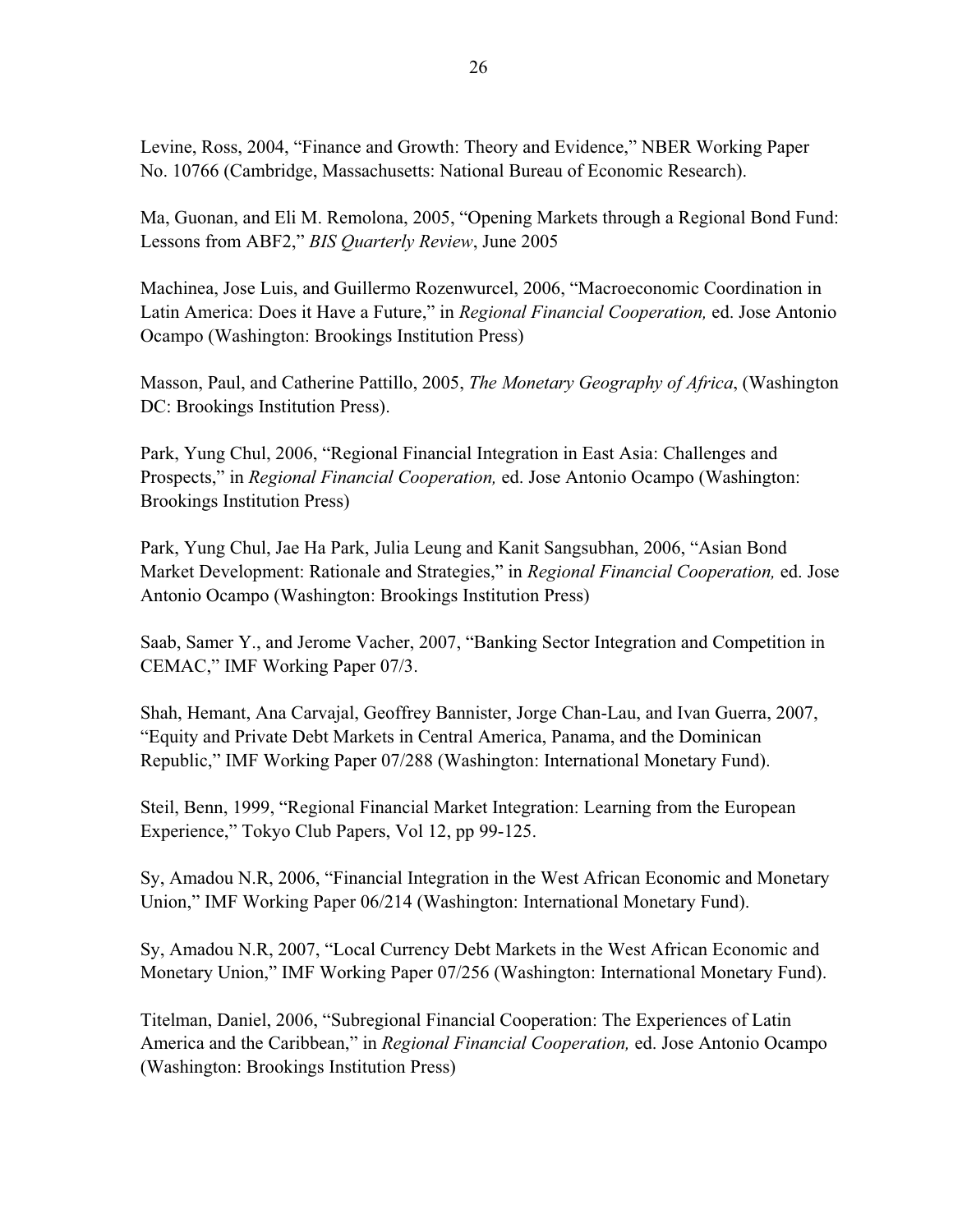Tsangarides, Charalambos, Pierre Ewenczyk, and Michal Hulej, 2006, "Stylized Facts on Bilateral Trade and Currency Unions: Implications for Africa," IMF Working Paper No. 06/31 (Washington: International Monetary Fund).

World Bank, 2007, "Financial Sector Integration in Two Regions of Sub-Saharan Africa: How Creating Scale in Financial Markets can Support Growth and Development," draft January 2007 (Washington: World Bank).